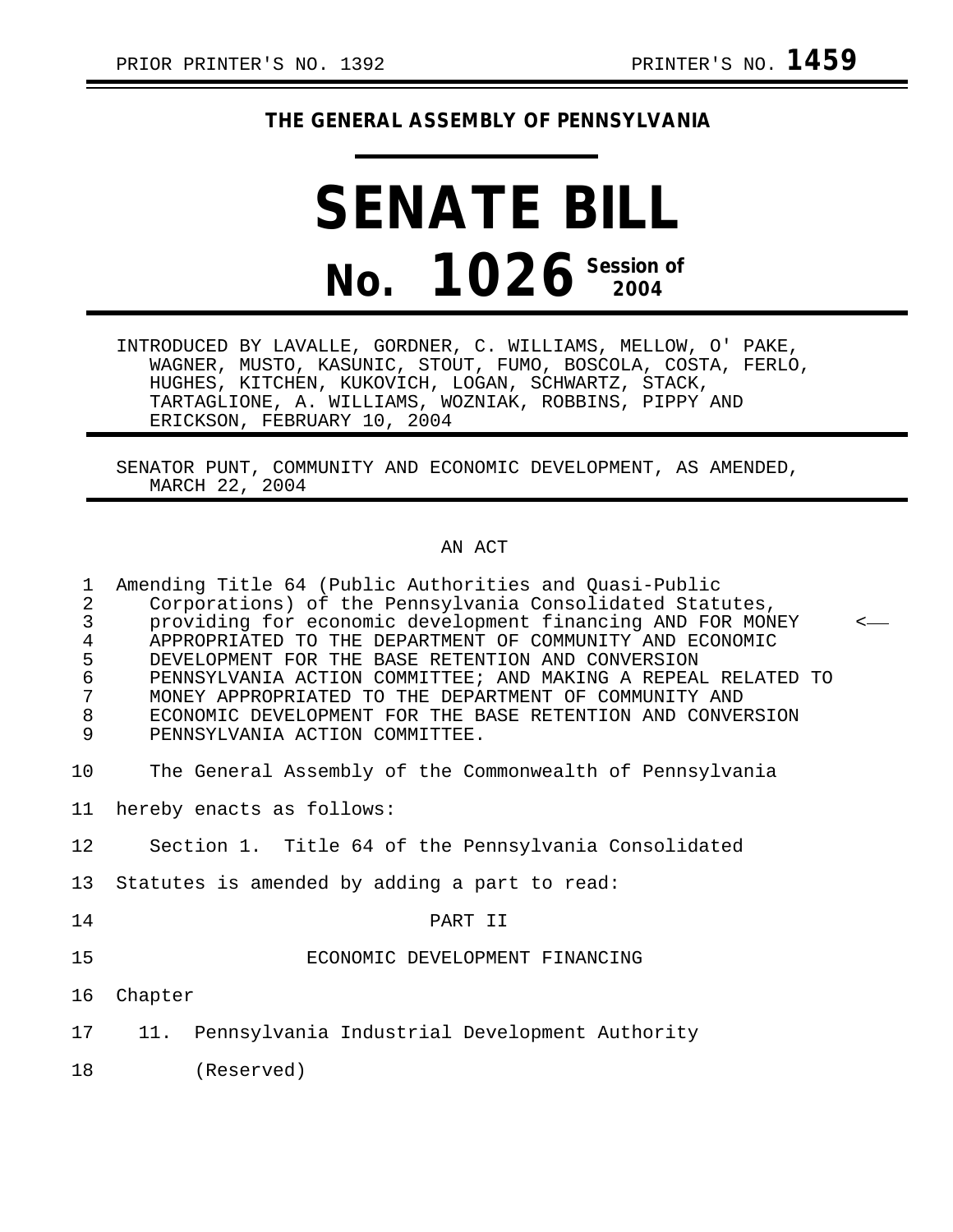| $\mathbf{1}$   |                 | 13. Pennsylvania Economic Development Financing Authority        |
|----------------|-----------------|------------------------------------------------------------------|
| $\overline{a}$ |                 | (Reserved)                                                       |
| 3              |                 | 15. Pennsylvania Economic Development Authority                  |
| 4              |                 | CHAPTER 11                                                       |
| 5              |                 | PENNSYLVANIA INDUSTRIAL DEVELOPMENT AUTHORITY                    |
| 6              |                 | (RESERVED)                                                       |
| 7              |                 | CHAPTER 13                                                       |
| 8              |                 | PENNSYLVANIA ECONOMIC DEVELOPMENT FINANCING AUTHORITY            |
| 9              |                 | (RESERVED)                                                       |
| 10             |                 | CHAPTER 15                                                       |
| 11             |                 | PENNSYLVANIA ECONOMIC DEVELOPMENT AUTHORITY                      |
| 12             | Subchapter      |                                                                  |
| 13             | Α.              | General Provisions                                               |
| 14             |                 | B. Structure and Powers                                          |
| 15             | $C$ .           | Bonds                                                            |
| 16             | D.              | Authority Loans                                                  |
| 17             | $E$ .           | Programs                                                         |
| 18             |                 | SUBCHAPTER A                                                     |
| 19             |                 | GENERAL PROVISIONS                                               |
| 20             | Sec.            |                                                                  |
| 21             | 1501.           | Scope.                                                           |
| 22             |                 | 1502. Construction.                                              |
| 23             |                 | 1503. Findings and declaration of policy.                        |
| 24             |                 | 1504. Definitions.                                               |
| 25             |                 | § 1501. Scope.                                                   |
| 26             |                 | This chapter relates to the Pennsylvania Economic Development    |
| 27             | Authority.      |                                                                  |
| 28             |                 | § 1502. Construction.                                            |
| 29             |                 | This chapter shall be liberally construed in order to effect     |
| 30             |                 | the legislative and public purposes of section 1503 (relating to |
|                | 20040S1026B1459 | $-2-$                                                            |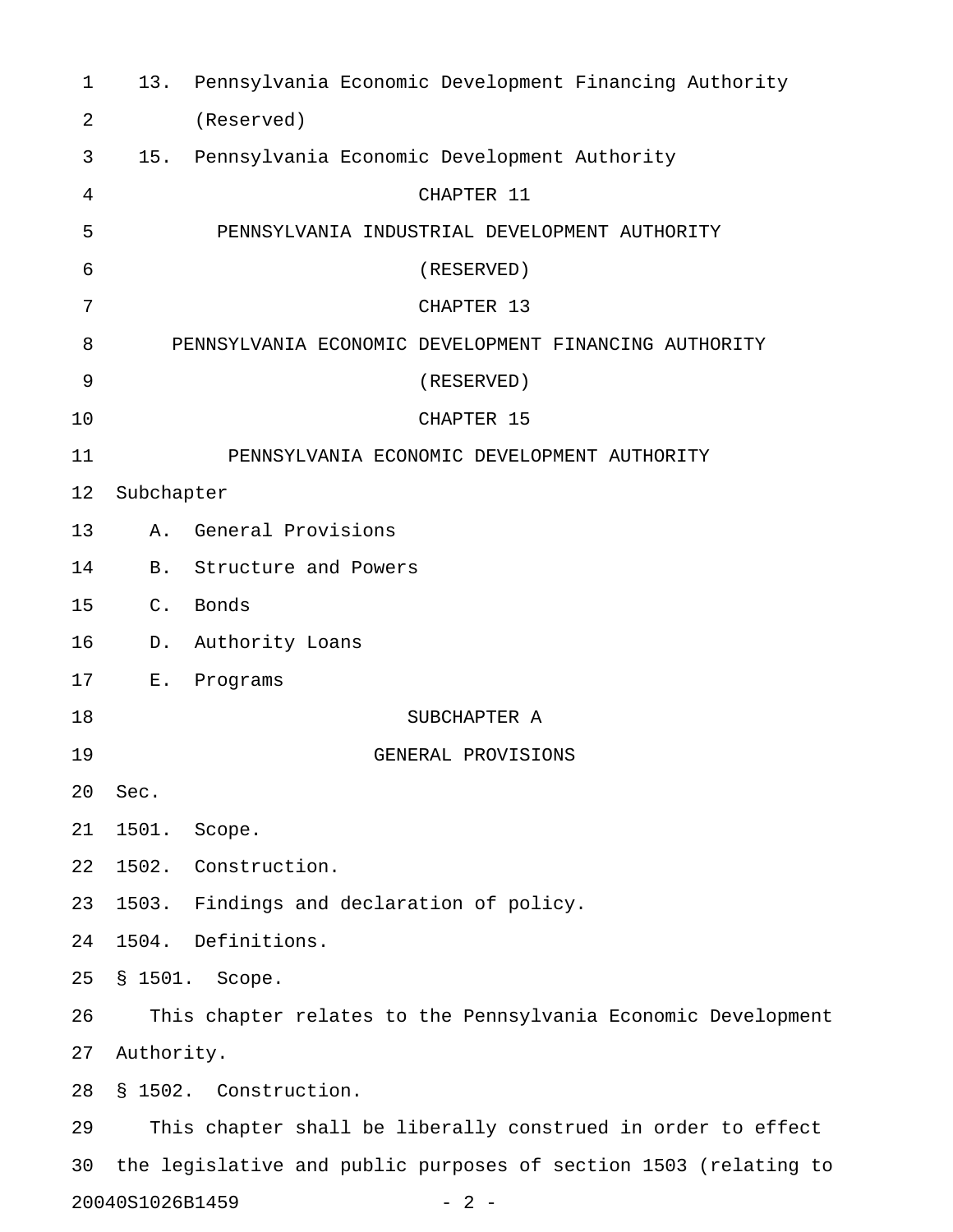1 findings and declaration of policy).

2 § 1503. Findings and declaration of policy.

3 The General Assembly finds and declares as follows:

4 (1) Economic insecurity due to unemployment is at any 5 time harmful to the health, safety, morals and general 6 welfare of the people of this Commonwealth. A minimum level 7 of unemployment and a maximum level of business opportunity 8 and the elimination or prevention of blight can best be 9 provided by the promotion, attraction, stimulation, 10 rehabilitation and revitalization of industrial, commercial, 11 tourism-related, production agriculture and other economic 12 activities in this Commonwealth. The promotion of these 13 activities will also enhance their competitiveness in the 14 global economy.

15 (2) Many existing industrial, commercial and other 16 economic activities throughout this Commonwealth could become 17 more competitive and could expand more rapidly if additional 18 means of financing were available for modern buildings, plant 19 facilities, modern machinery and equipment and other capital 20 needs. Additional activities could be attracted to this 21 Commonwealth if additional means of financing were available 22 to acquire, construct, rehabilitate and expand facilities. 23 Financing for cost-savings activities related to buildings, 24 plants, machinery and equipment and other facilities would 25 further the purposes of this paragraph.

26 (3) It is the policy of the Commonwealth to promote the 27 health, safety, employment, business opportunities, economic 28 activity and general welfare of the people by establishing an 29 authority to assist in financing economic development.

30 § 1504. Definitions.

20040S1026B1459 - 3 -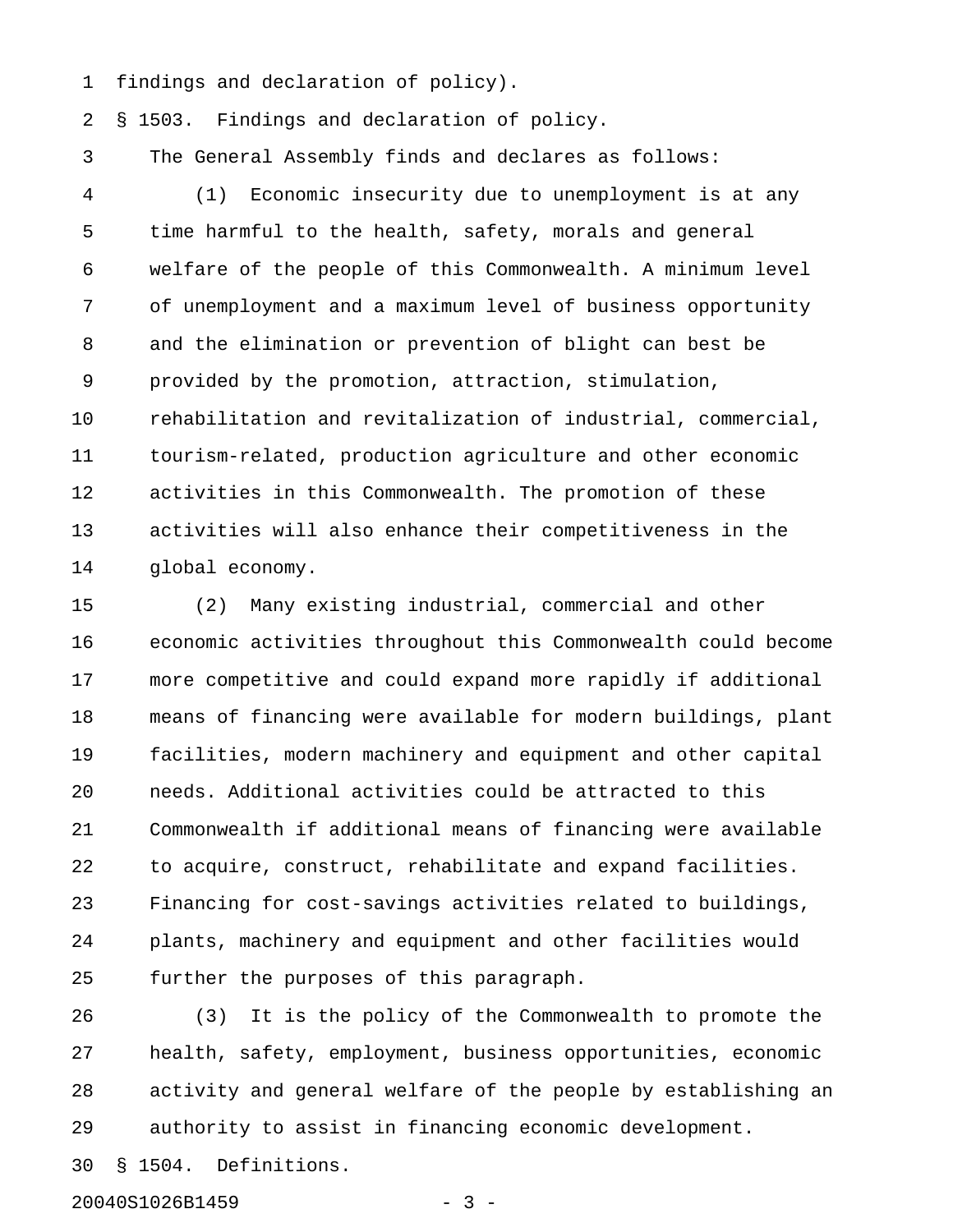1 The following words and phrases when used in this chapter 2 shall have the meaning given to them in this section unless the 3 context clearly indicates otherwise:

4 "Authority." The Pennsylvania Economic Development Authority 5 established in section 1511 (relating to authority).

6 "Board." The board of the authority continued by section 7 1512 (relating to board).

8 "Department." The Department of Community and Economic 9 Development of the Commonwealth.

10 "Project." Any industrial facility, commercial facility, 11 pollution control facility, energy conversion facility, energy-12 producing facility, disaster relief project facility, public 13 facility and other facility or activity which promotes any of 14 the public purposes set forth in section 1503 (relating to 15 findings and declaration of policy). A project may consist 16 solely of the financing of operating expenses. The term 17 includes:

18 (1) Land, interests in land, easements, appurtenances, 19 improvements, buildings, structures, equipment and 20 furnishings.

21 (2) Other real or personal property, tangible or 22 intangible or interest in real or personal property, alone or 23 in combination.

24 (3) Working capital and other capital needs for 25 industrial, commercial and other economic or cost savings 26 activities.

28 STRUCTURE AND POWERS

## 27 SUBCHAPTER B

29 Sec.

30 1511. Authority.

20040S1026B1459 - 4 -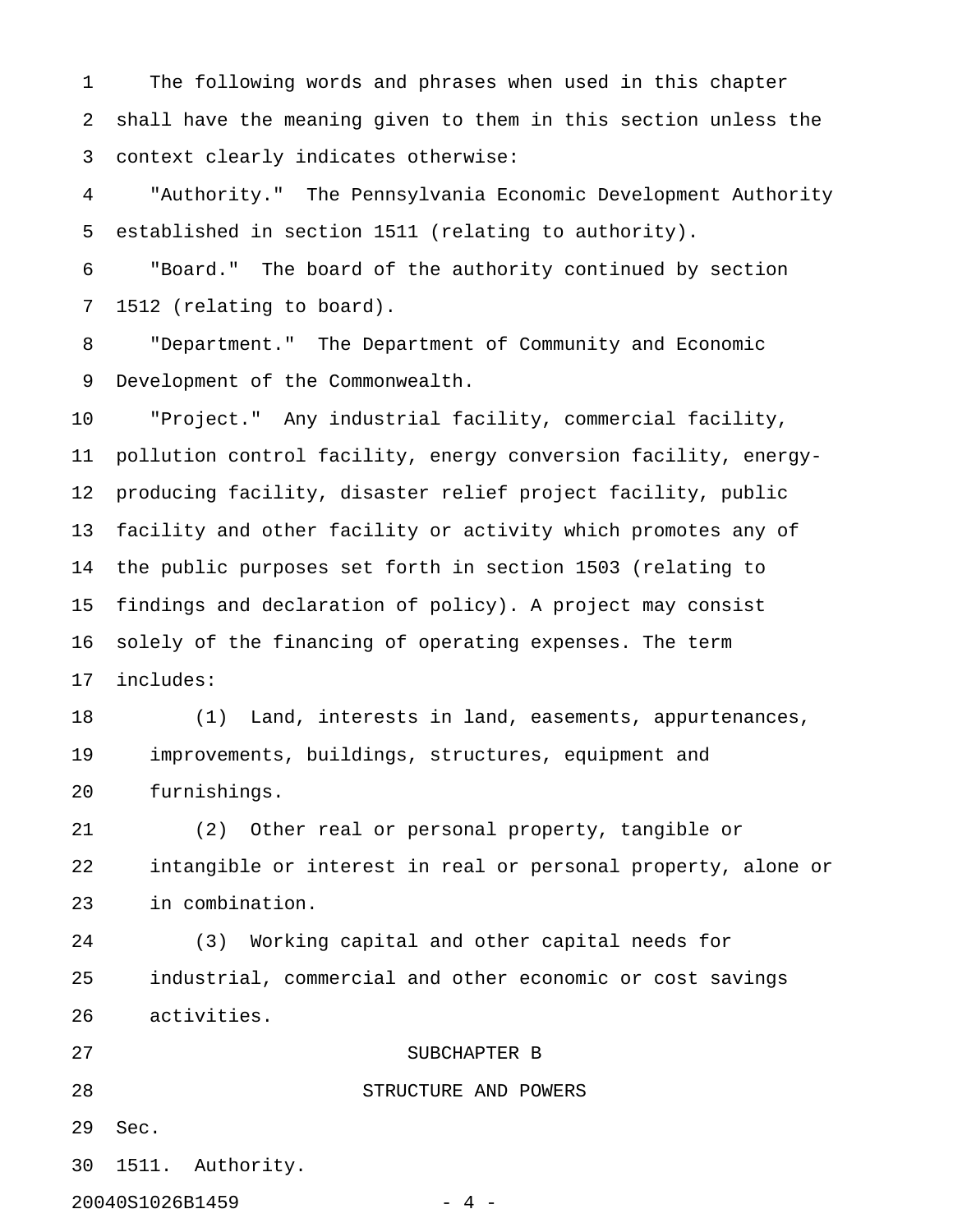1 1512. Board.

2 1513. Powers.

3 § 1511. Authority.

4 (a) Establishment.--The Pennsylvania Economic Development 5 Authority is established. The authority shall be an 6 instrumentality of the Commonwealth and a body corporate and 7 politic, with corporate succession.

8 (b) Governance.--The authority shall be governed and the 9 powers of the authority shall be exercised by the board.

10 (c) Revenue.--Expenses of the authority shall be paid from 11 assets or income of the authority. Except as provided in this 12 chapter or by other law, the Commonwealth shall not be 13 responsible for funding the expenses of the authority.

14 (d) Fiscal year.--The fiscal year of the authority shall be 15 the same as the fiscal year of the Commonwealth.

16 (e) Funds of authority.--The authority may create funds and 17 accounts necessary or desirable for its corporate purposes. No 18 other provision of this chapter shall be construed to prohibit 19 the authority from creating within any fund one or more accounts 20 which may be used or pledged by the authority for a special 21 purpose.

22 (f) Audit.--The accounts and books of the authority shall be 23 examined and audited annually by a recognized independent 24 certified public accounting firm.

25 (g) General Assembly review.--

26 (1) The Appropriations Committee of the Senate and the 27 Appropriations Committee of the House of Representatives have 28 the right to examine the books, accounts and records of the 29 authority.

30 (2) The authority shall annually file a copy of the 20040S1026B1459 - 5 -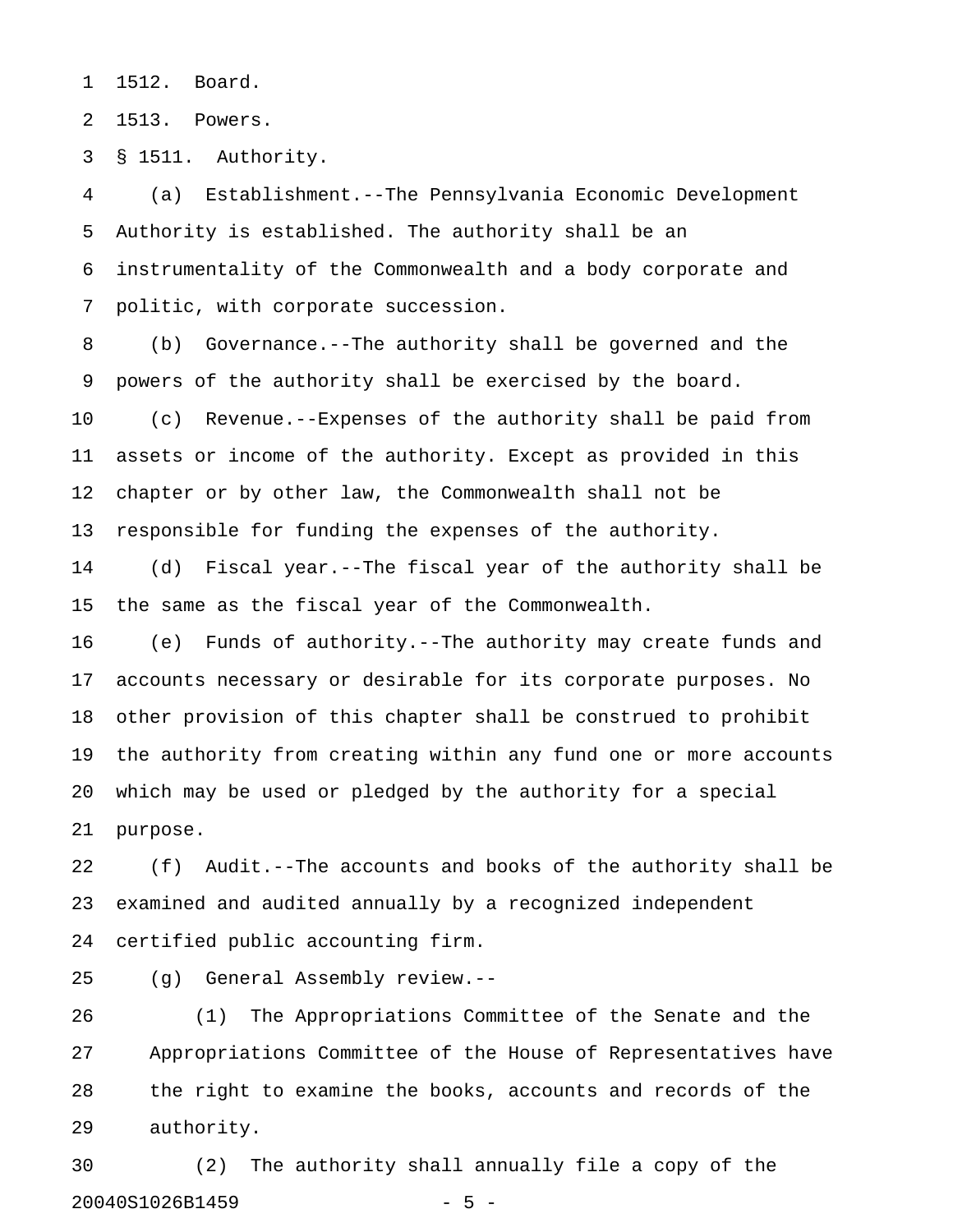1 audit required by subsection (f) with the Appropriations 2 Committee of the Senate and the Appropriations Committee of 3 the House of Representatives.

4 (h) Publication.--The authority shall annually publish a 5 concise financial statement in the Pennsylvania Bulletin.

6 (i) Cooperation.--Executive agencies shall cooperate with 7 and provide assistance to the authority without financial 8 reimbursement.

9 (j) Dissolution.--The authority may be dissolved by law if 10 all outstanding liabilities of the authority, including bonds 11 and other contractual obligations, have been fully paid, 12 retired, satisfied or discharged, or provision has been made for 13 payment of all outstanding liabilities of the authority, 14 including bonds and other contractual obligations. Upon the 15 dissolution of the authority, all funds, assets and other 16 property of the authority shall vest in the Commonwealth.

17 (k) Applicability.--The following acts shall apply to the 18 board:

19 (1) The act of June 21, 1957 (P.L.390, No.212), referred 20 to as the Right-to-Know Law.

21 (2) The act of July 19, 1957 (P.L.1017, No.451), known 22 as the State Adverse Interest Act.

23 (3) The provisions of 65 Pa.C.S. Chs. 7 (relating to 24 open meetings) and 11 (relating to ethics standards and 25 financial disclosure).

26 § 1512. Board.

27 (a) Composition.--The board of the authority shall be 28 composed of the following members:

29 (1) The Secretary of Community and Economic Development. 30 (2) The Secretary of the Budget.

20040S1026B1459 - 6 -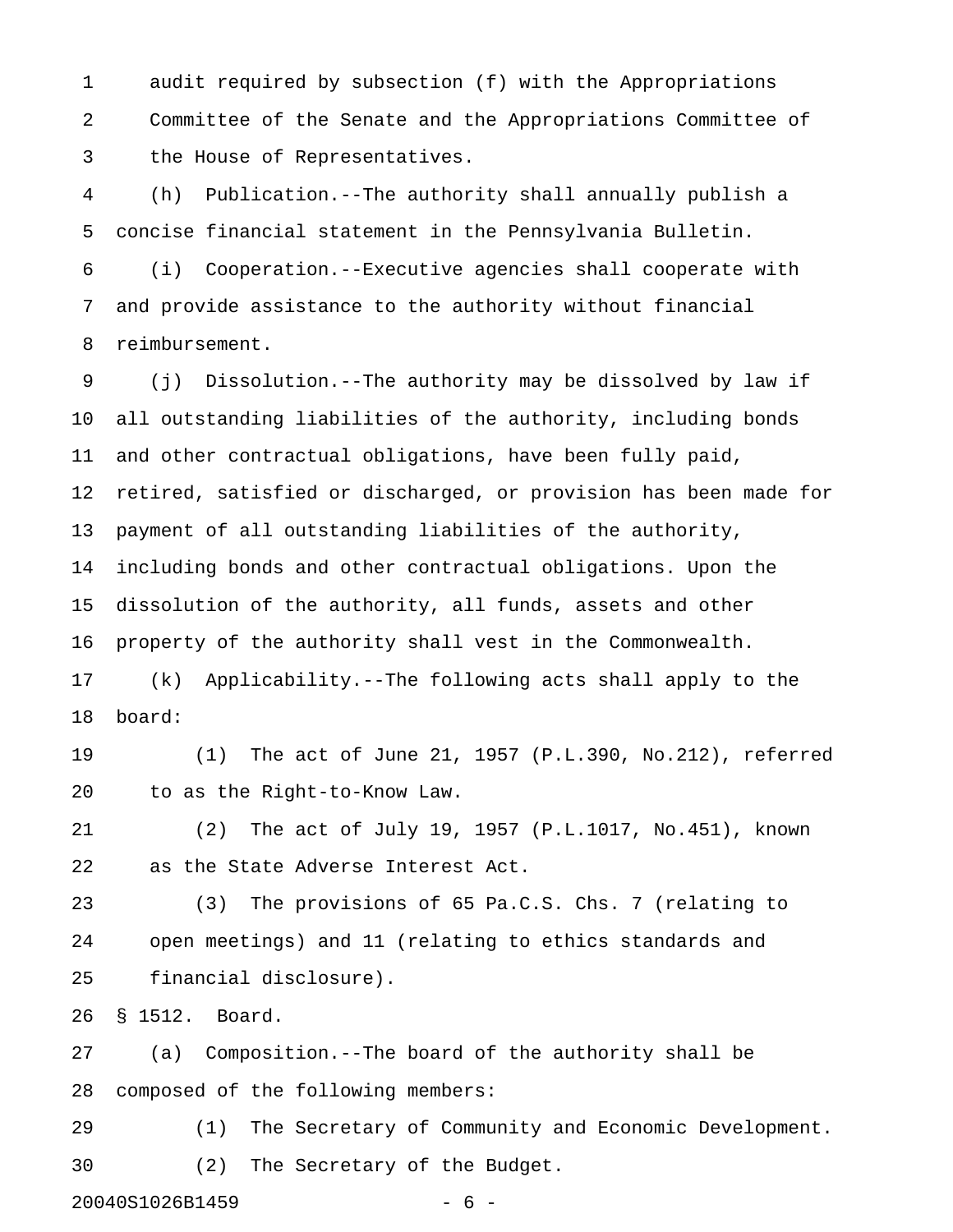1 (3) The Secretary of Banking. 2 (4) Four legislative appointees. 3 (i) Appointments are as follows: 4 (A) One individual appointed by the President 5 **pro tempore of the Senate.** 6 (B) One individual appointed by the Minority 7 Leader of the Senate. 8 (C) One individual appointed by the Speaker of 9 the House of Representatives. 10 (D) One individual appointed by the Minority 11 Leader of the House of Representatives. 12 (ii) A legislative appointee under this paragraph < 13 may appoint a designee. 14 (iii) Legislative appointees shall serve at the  $\leftarrow$ 15 pleasure of the appointing authority. 16 (b) Organization.--The Governor shall select a member of the 17 board to serve as chairperson. The members shall select from 18 among themselves such officers as they shall determine. 19 (c) Meetings.--The board shall meet at the call of the 20 chairperson but shall meet at least once each month. 21 (d) Quorum.--<del>A majority</del> SIX MEMBERS of the board shall <-22 constitute a quorum. The consent of at least  $f$ ive SIX members of  $\leftarrow$ 23 the board shall be necessary to take any action on behalf of the 24 authority. 25 (e) Compensation.--The members of the board shall be 26 entitled to no compensation for their services as members but 27 shall be entitled to reimbursement for all necessary expenses 28 incurred in connection with the performance of their duties as 29 members.

30 (f) Liability.--Members of the board shall not be liable 20040S1026B1459 - 7 -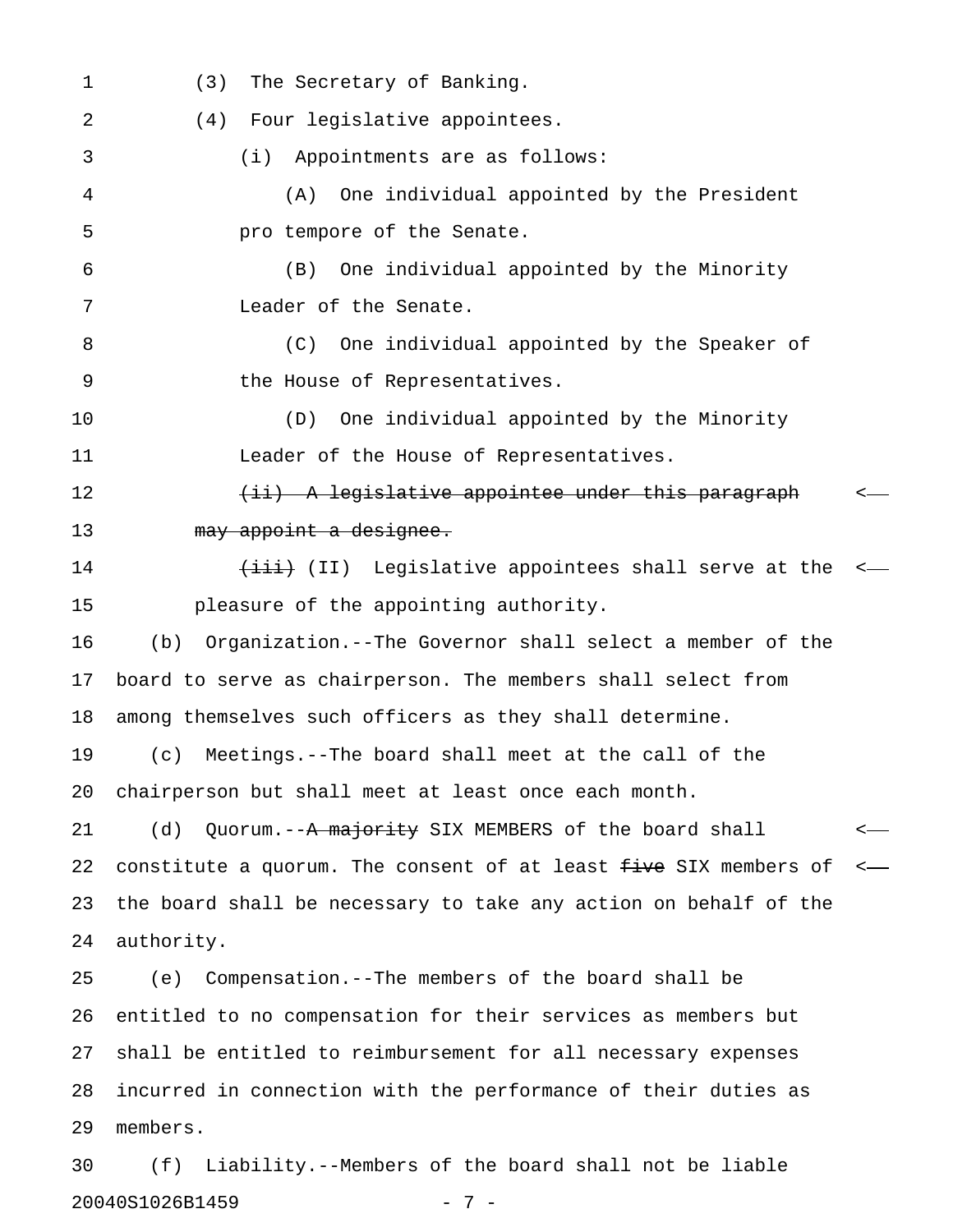1 personally on any obligations of the authority, including bonds 2 of the authority.

3 § 1513. Powers.

4 (a) Powers.--The authority, as a public corporation and 5 governmental instrumentality exercising public powers of the 6 Commonwealth, has the following powers:

7 (1) To have existence until its existence is terminated 8 by law.

9 (2) To adopt bylaws and guidelines as necessary.

10 (3) To sue and be sued, implead and be impleaded, 11 interplead, complain and defend in any court.

12 (4) To adopt, use and alter a corporate seal.

13 (5) To employ an executive director and other persons as 14 are necessary or convenient for carrying on the business of 15 the authority.

16 (6) To retain attorneys, accountants, auditors and 17 financial experts, to render services and engage the services 18 of other advisors, consultants and agents as necessary. The 19 chairman shall ensure that minority-owned or minority-20 controlled firms have an opportunity to participate to a 21 significant degree in the provision of contractual services 22 purchased by the authority.

23 (7) To pay or satisfy obligations of the authority.

24 (8) To contract and execute instruments, including 25 financing agreements, letters of credit, guarantees, 26 sureties, mortgages, loans, standby loan commitments and 27 contracts of insurance, which are necessary or appropriate 28 for carrying on the business of the authority. This power 29 includes the ability to make and execute contracts for the 30 servicing of loans and mortgages acquired by the authority. 20040S1026B1459 - 8 -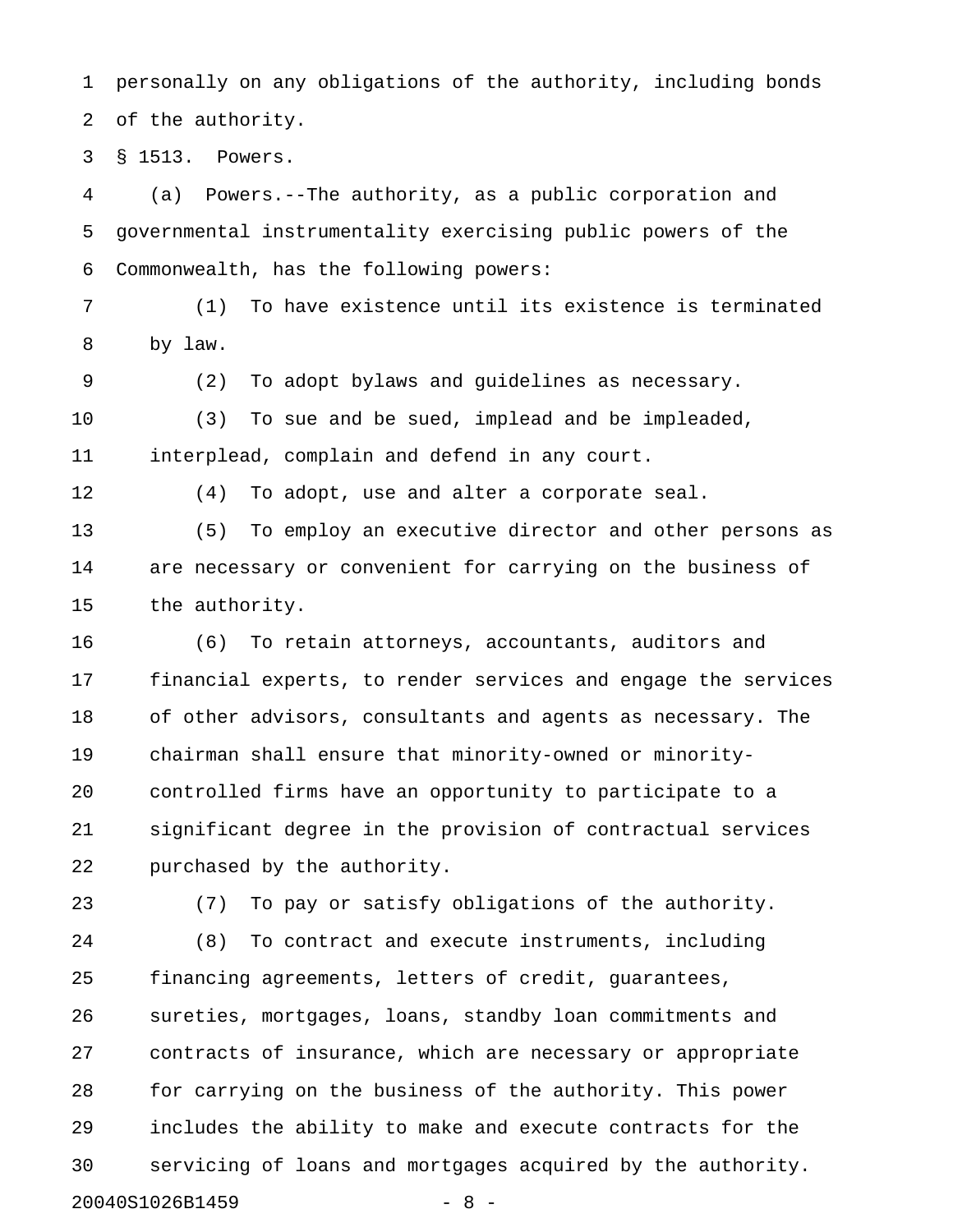1 (9) To borrow money, issue bonds, obtain lines and 2 letters of credit and incur debt.

3 (10) To pledge the credit of the authority and provide 4 security and liquidity to obligees of the authority as the 5 authority deems necessary or appropriate.

6 (11) To negotiate modifications or alterations in 7 mortgages or security interests.

8 (12) To foreclose on a mortgage or security interest in 9 default.

10 (13) To commence any action necessary to protect or 11 enforce any right conferred upon the authority by any law, 12 mortgage, security agreement, contract or other agreement.

13 (14) To bid for or purchase property which was the 14 subject of a mortgage or security interest at a foreclosure 15 or other sale and to acquire and take possession of that 16 property.

17 (15) To charge and collect fees and charges in 18 connection with loan commitments and servicing, including 19 reimbursement of costs of financing.

20 (16) To acquire, accept, purchase, receive, collect, 21 hold, convey and invest funds, fees and property, whether 22 tangible or intangible, from all sources, directly or by 23 assignment, pledge or otherwise.

24 (17) To sell, transfer, convey and dispose of any 25 property, whether tangible or intangible.

26 (18) To acquire and sell loans, mortgages and security 27 interests at public or private sale.

28 (19) To provide financial assistance to applicants and 29 project users.

30 (20) To agree to and comply with any conditions attached 20040S1026B1459 - 9 -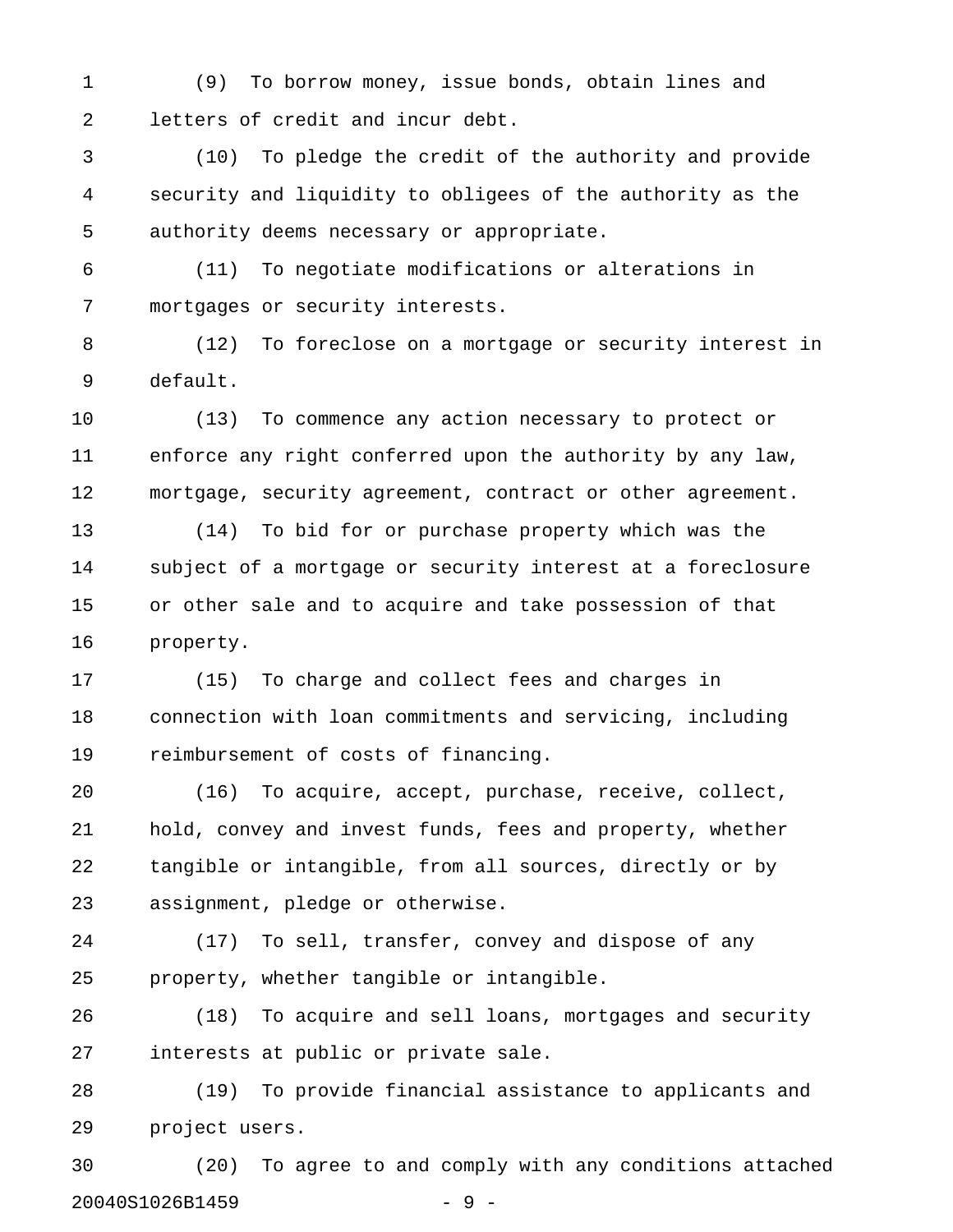1 to Federal or Commonwealth financial assistance not 2 inconsistent with the provisions of this chapter.

3 (21) To make rules regarding the operation of properties 4 and facilities of the authority subject to agreements with 5 obligees of the authority.

6 (22) To develop contractually binding policies to assure 7 that:

8 (i) all persons, including the authority's 9 contractors, subcontractors, assignees, lessees, agents, 10 vendors and suppliers, are accorded equality of 11 opportunity in employment and contracting associated with 12 **projects and programs authorized under this chapter; and** 

13 (ii) contracting parties demonstrate diversity in 14 ownership of equity interests.

15 (23) To exercise rights provided by law for the benefit 16 or protection of the authority or obligees of the authority.

17 (24) To invest money of the authority not required for 18 immediate use, including proceeds from the sale of any bonds, 19 as the board determines, subject to any agreement with 20 bondholders stated in the authorizing resolution providing 21 for the issuance of bonds.

22 (25) To procure insurance against any loss in connection 23 with its programs, property and other assets.

24 (26) To enter into agreements providing for the 25 acquisition of projects comprising or including public 26 facilities for financing purposes only.

27 (27) To promulgate regulations containing restrictions 28 as it may deem necessary or appropriate to effectuate the 29 public purposes of this chapter.

30 (28) To finance all or part of an interagency project 20040S1026B1459 - 10 -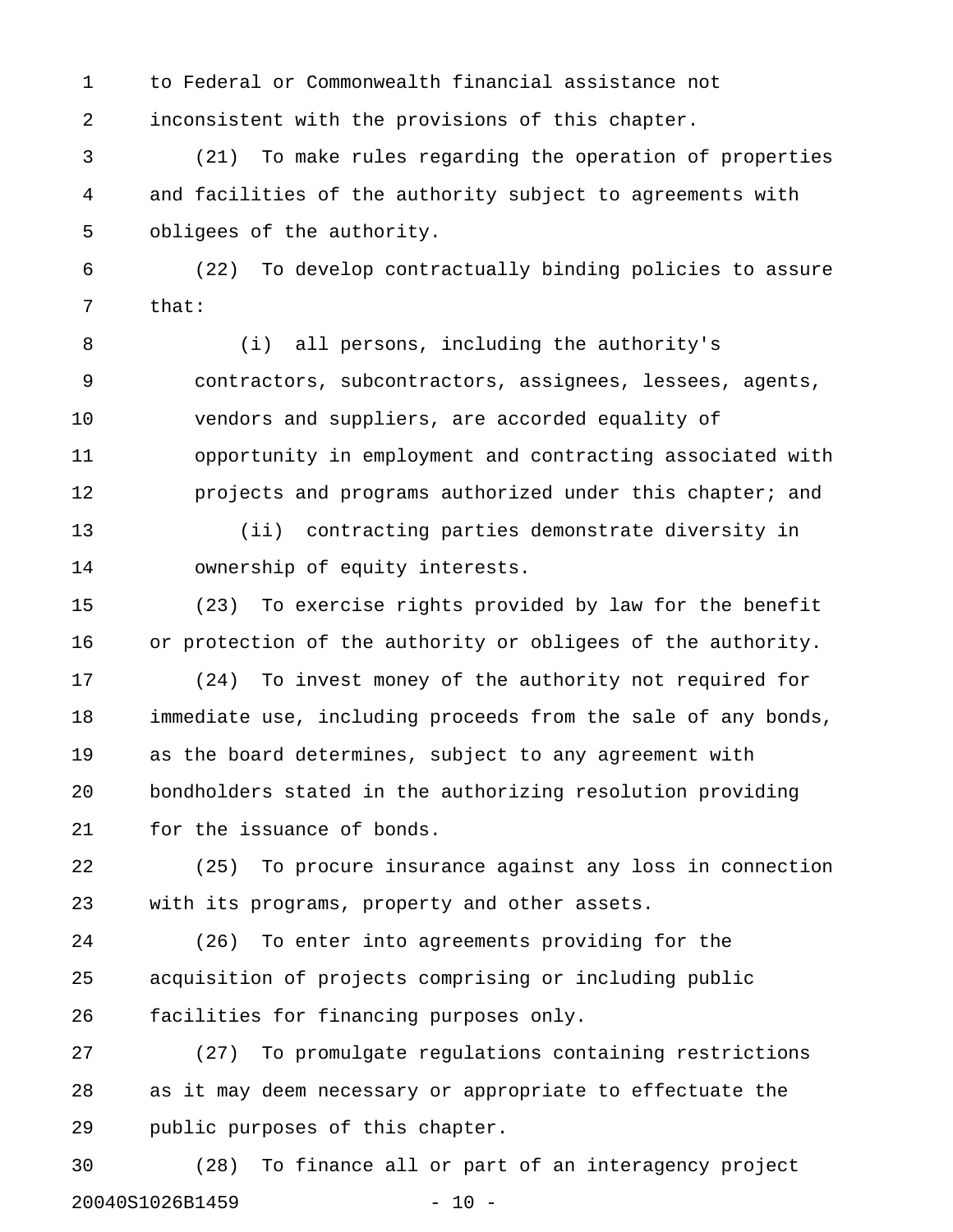1 which meets the requirements of section 1521(a)(2) (relating 2 to bond issuance).

3 (29) To negotiate and enter into interest rate exchange 4 agreements, interest rate cap agreements, collar agreements, 5 corridor agreements, ceiling agreements, floor agreements, 6 forward agreements, float agreements and other similar 7 arrangements, which, in the judgment of the authority, will 8 assist the authority in managing the interest costs of the 9 authority.

10 (30) To enter into financing agreements with applicants 11 and project users providing, among other things:

12 (i) for loan, lease or sale financing or other 13 financing of projects for applicants or project users;

14 (ii) for loan, rental or purchase price payments or 15 other payments, sufficient to amortize the principal, 16 interest and premium, if any, of all bonds and 17 contractual obligations of the authority incurred to 18 provide funds to pay the costs of the projects to be 19 financed;

20 (iii) for the applicants or project users to pay or 21 cause to be paid all other costs of acquiring, 22 constructing, maintaining and operating the projects;

23 (iv) for conveyance with or without consideration of 24 any part or all of a project to the project user or 25 applicant on or before payment of all bonds and 26 contractual obligations of the authority incurred with 27 **respect** to the project; and

28 (v) for other matters as are customary in those 29 agreements or as may be deemed necessary or appropriate 30 by the authority.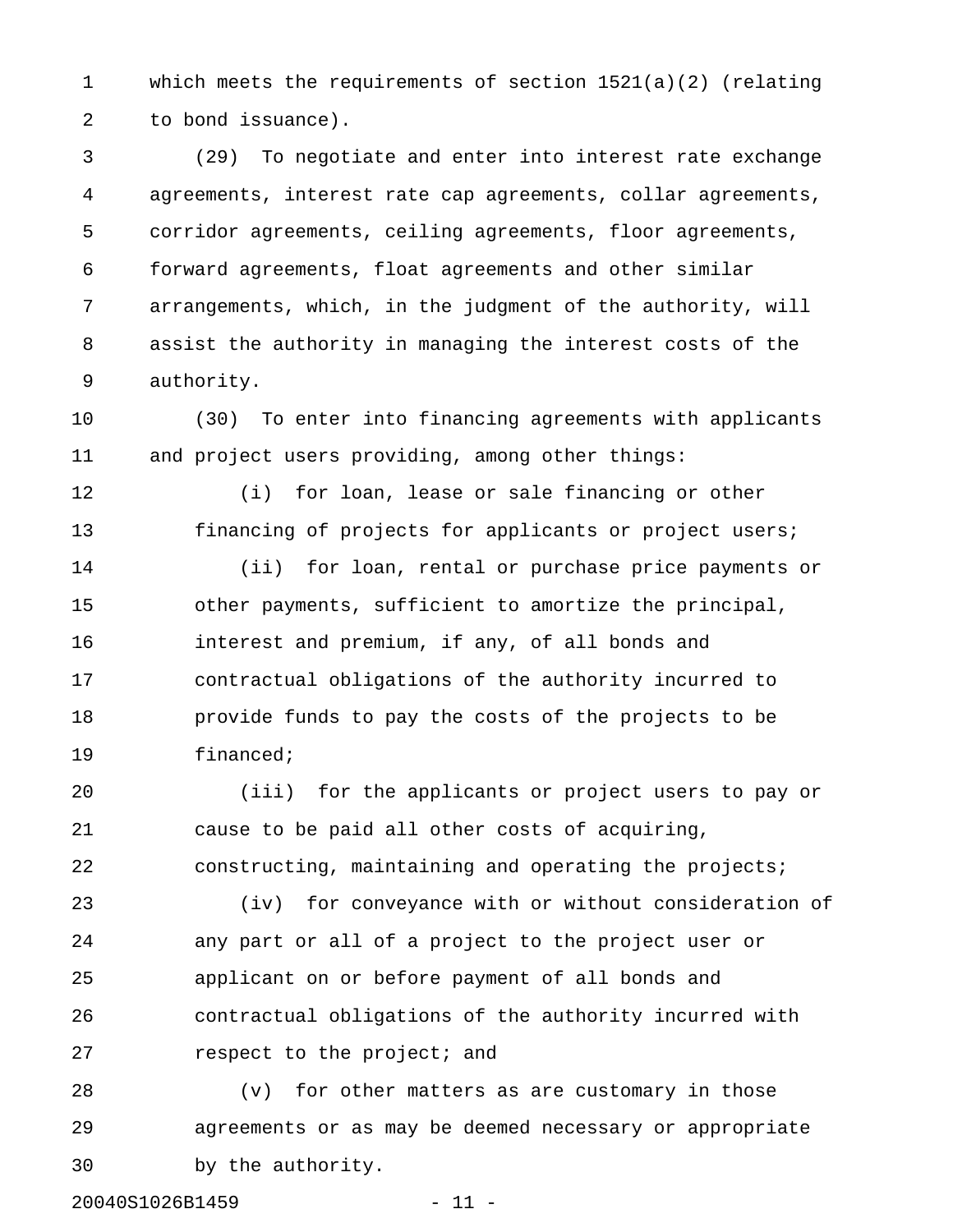| 1                          | (31)<br>To make contracts and to execute instruments             |  |  |
|----------------------------|------------------------------------------------------------------|--|--|
| $\sqrt{2}$                 | necessary or convenient for the carrying on of its business.     |  |  |
| 3                          | To do any act necessary or appropriate to carry out<br>(32)      |  |  |
| 4                          | and effectuate the purposes of this chapter.                     |  |  |
| 5                          | (33)<br>To do any act necessary or convenient to the             |  |  |
| 6                          | exercise of the powers set forth in this subsection              |  |  |
| 7                          | reasonably implied from those powers.                            |  |  |
| 8                          | Duties.--The authority shall administer the programs<br>(b)      |  |  |
| 9                          | established in Subchapter E (relating to programs) in accordance |  |  |
| 10                         | with this chapter.                                               |  |  |
| 11                         | SUBCHAPTER C                                                     |  |  |
| 12                         | <b>BONDS</b>                                                     |  |  |
| 13                         | Sec.                                                             |  |  |
| 14                         | Bond issuance.<br>1521.                                          |  |  |
| 15                         | Commonwealth taxation.<br>1522.                                  |  |  |
| 16                         | Federal taxation.<br>1523.                                       |  |  |
| 17                         | Validity of bonds; limitation on actions.<br>1524.               |  |  |
| 18                         | Provisions of bonds; trust agreements.<br>1525.                  |  |  |
| 19                         | Validity of pledge.<br>1526.                                     |  |  |
| 20                         | 1527. Commonwealth pledges.                                      |  |  |
| 21                         | Bonds to be legal investments.<br>1528.                          |  |  |
| 22                         | 1529. Bondholder rights.                                         |  |  |
| 23                         | Bond issuance.<br>\$1521.                                        |  |  |
| 24                         | $(a)$ Authorization.--                                           |  |  |
| 25                         | The authority has the power to issue its limited<br>(1)          |  |  |
| 26                         | obligation revenue bonds and other types of limited              |  |  |
| 27                         | obligation revenue financing as in the judgment of the           |  |  |
| 28                         | authority is necessary to provide sufficient funds for any       |  |  |
| 29                         | project or group of projects, provided as follows:               |  |  |
| 30                         | That the issuance by the authority of taxable or<br>(i)          |  |  |
| 20040S1026B1459<br>$-12 -$ |                                                                  |  |  |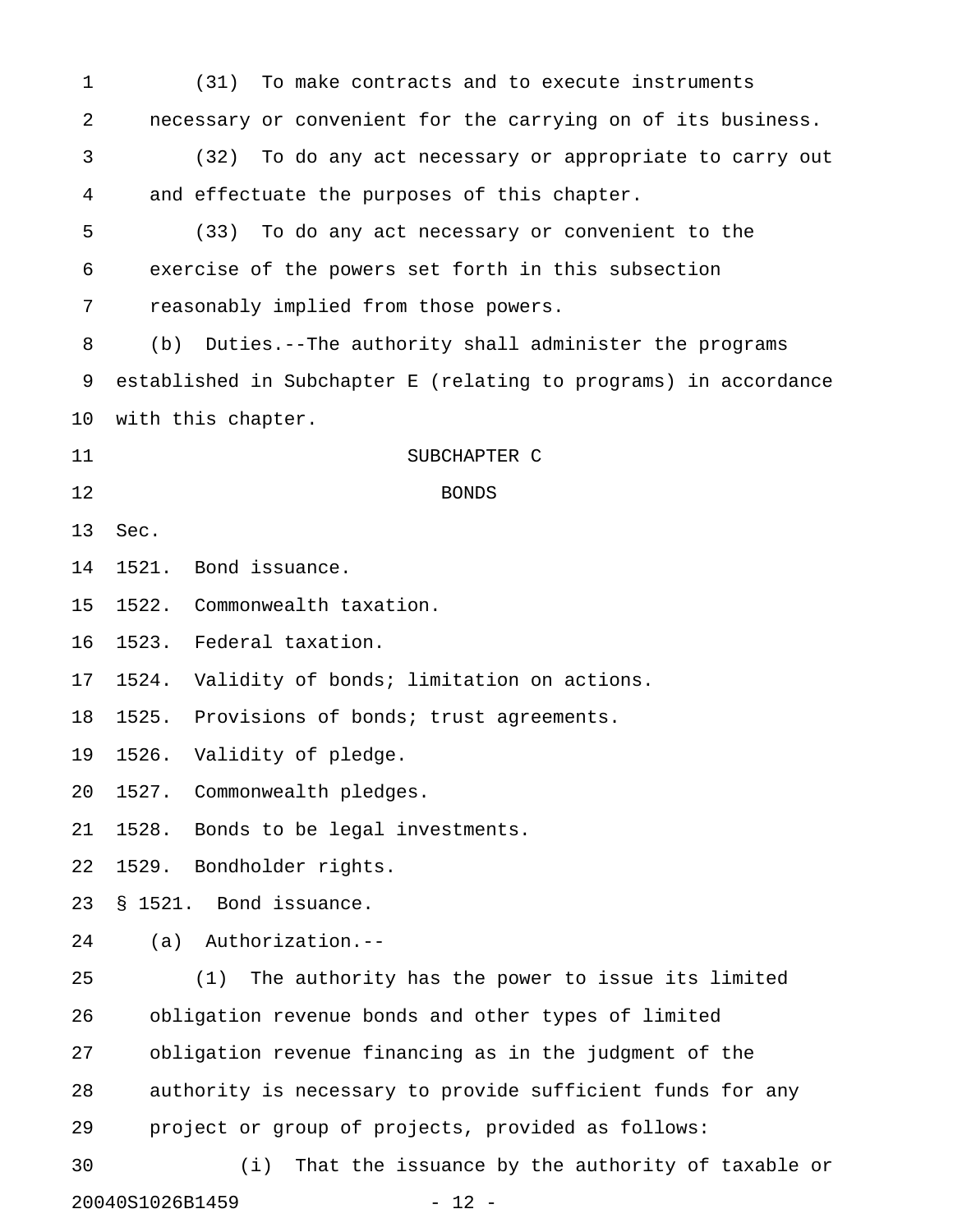1 tax-exempt bonds on behalf of projects comprising 2 industrial facilities, commercial facilities, pollution 3 control facilities, energy conversion facilities, energy-4 producing facilities and disaster relief project 5 facilities, other than Pennsylvania Opportunity Fund 6 projects, has been authorized by a local economic 7 development financing authority or a group of local 8 economic development financing authorities or by a local 9 economic development agency or a group of local economic 10 development agencies.

11 (ii) That the authority may issue taxable or tax-12 exempt bonds on behalf of interagency projects, only if:

13 (A) the applicant has first applied to PENNVEST 14 for financing under the provisions of the act of 15 March 1, 1988 (P.L.82, No.16), known as the 16 **Pennsylvania Infrastructure Investment Authority Act;** 17 and

18 (B) PENNVEST, in writing, refers the applicant 19 to the authority to finance all or part of the 20 interagency project in accordance with this chapter. 21 (iii) That the issuance by the authority of taxable 22 or tax-exempt bonds for a public facility, for 23 interagency projects and for projects for roads and 24 transportation facilities and transportation systems has 25 been authorized by a municipality, municipal authority or 26 Commonwealth agency and that both the applicant and the 27 authority have determined that the cost of obtaining the 28 financing for the public facility will be reduced through 29 the issuance of bonds through the authority. For purposes 30 of the determination required in this subparagraph, any

20040S1026B1459 - 13 -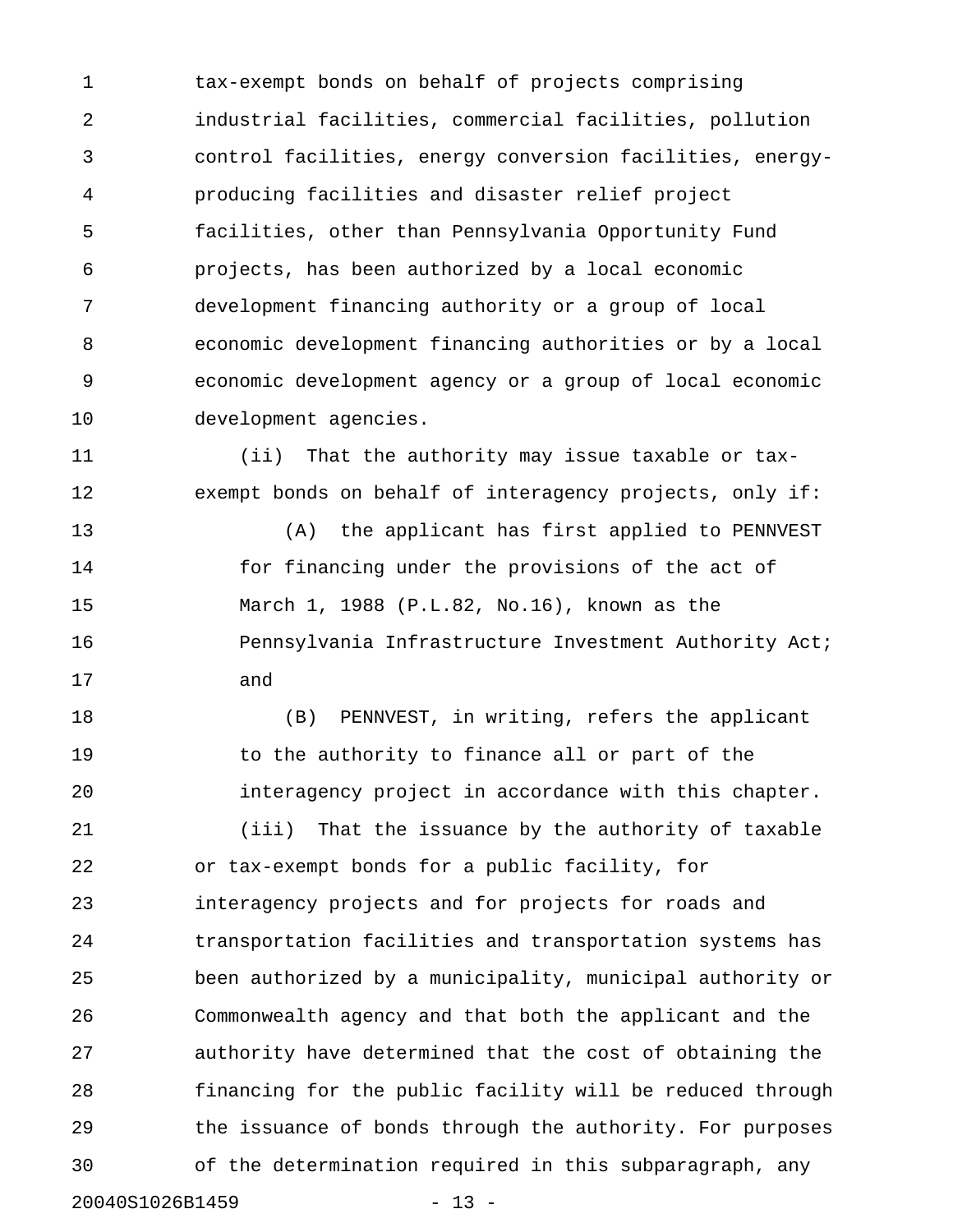1 financing for a public facility that the authority 2 reasonably believes could have received a rating of "A" 3 or better from a nationally recognized rating agency 4 shall be presumed not to be eligible for financing by the 5 authority under this paragraph.

6 (2) The authority may, as it deems necessary and 7 desirable, use the proceeds of bonds issued for all of the 8 following:

9 (i) Making loans.

10 (ii) Purchasing loans, mortgages, security interests 11 or loan participations.

12 (iii) Paying incidental expenses in connection with 13 activity under subparagraphs (i) and (ii).

14 (iv) Paying expenses of authorizing and issuing the 15 bonds.

16 (v) Paying interest on the bonds until revenues of 17 the project are available in sufficient amounts to pay 18 interest.

19 (vi) Funding reserves.

20 (b) Method of financing.--The financing of projects may be 21 with tax-exempt bonds or taxable bonds issued pursuant to this 22 chapter and may be direct through application of bond proceeds 23 or other funds to pay project costs or indirect through stock 24 purchases or other means as the authority approves.

25 (c) Authorization requirements.--

26 (1) Bonds of the authority shall be authorized by a 27 resolution of the board.

28 (2) The bonds shall, as provided in the resolution of 29 the board:

30 (i) be of a series;

20040S1026B1459 - 14 -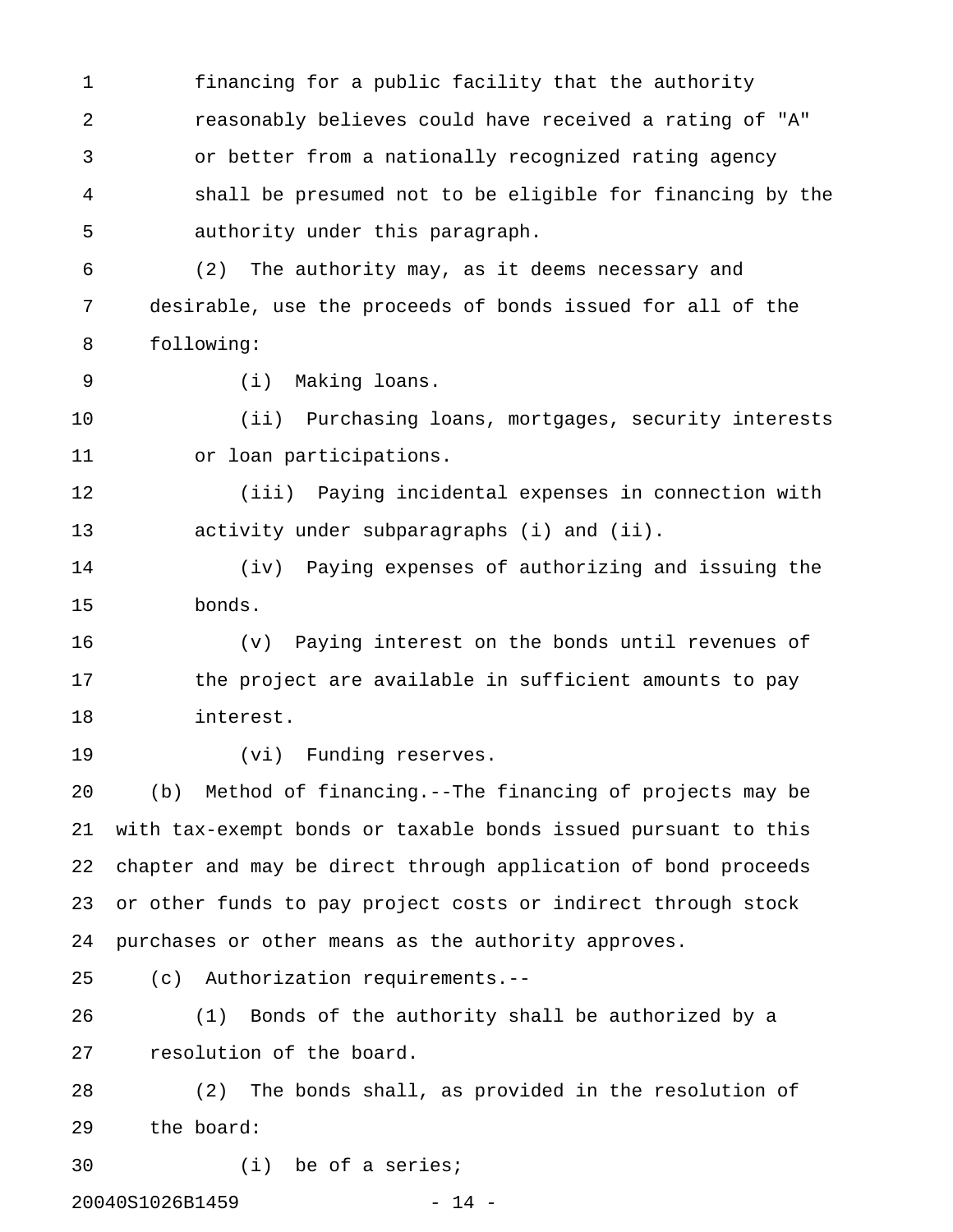1 (ii) bear a date or dates;

2 (iii) bear or accrue interest at any rate or rates, 3 whether fixed or variable;

4 (iv) be in denominations;

5 (v) be in any form, either coupon or fully 6 registered without coupons or in certificated or book-7 entry-only form;

8 (vi) carry registration, exchangeability and 9 interchangeability privileges;

10 (vii) be payable in any medium of payment and at any 11 **place or places;** 

12 (viii) mature on a date or dates not to exceed 40 13 years from the bonds' original issue date; and

14 (ix) be subject to terms of redemption, if any.

15 (3) Bonds shall be signed by or shall bear the facsimile 16 signature of the officer designated by the board.

17 (4) Interest coupons shall be attached to coupon bonds 18 and shall bear the facsimile signature of the officer 19 designated by the board.

20 (5) Bonds may be authenticated by an authenticating 21 agent, fiscal agent or trustee.

22 (6) Bonds may be issued and delivered notwithstanding 23 that the officer signing the bonds or whose facsimile 24 signature is on a coupon has ceased to be the officer at the 25 time when the bond is actually delivered.

26 (d) No debt or liability of the Commonwealth.--

27 (1) Bonds issued under this chapter shall not be a debt 28 or liability of the Commonwealth and shall not create or 29 constitute any indebtedness, liability or obligation of the 30 Commonwealth.

20040S1026B1459 - 15 -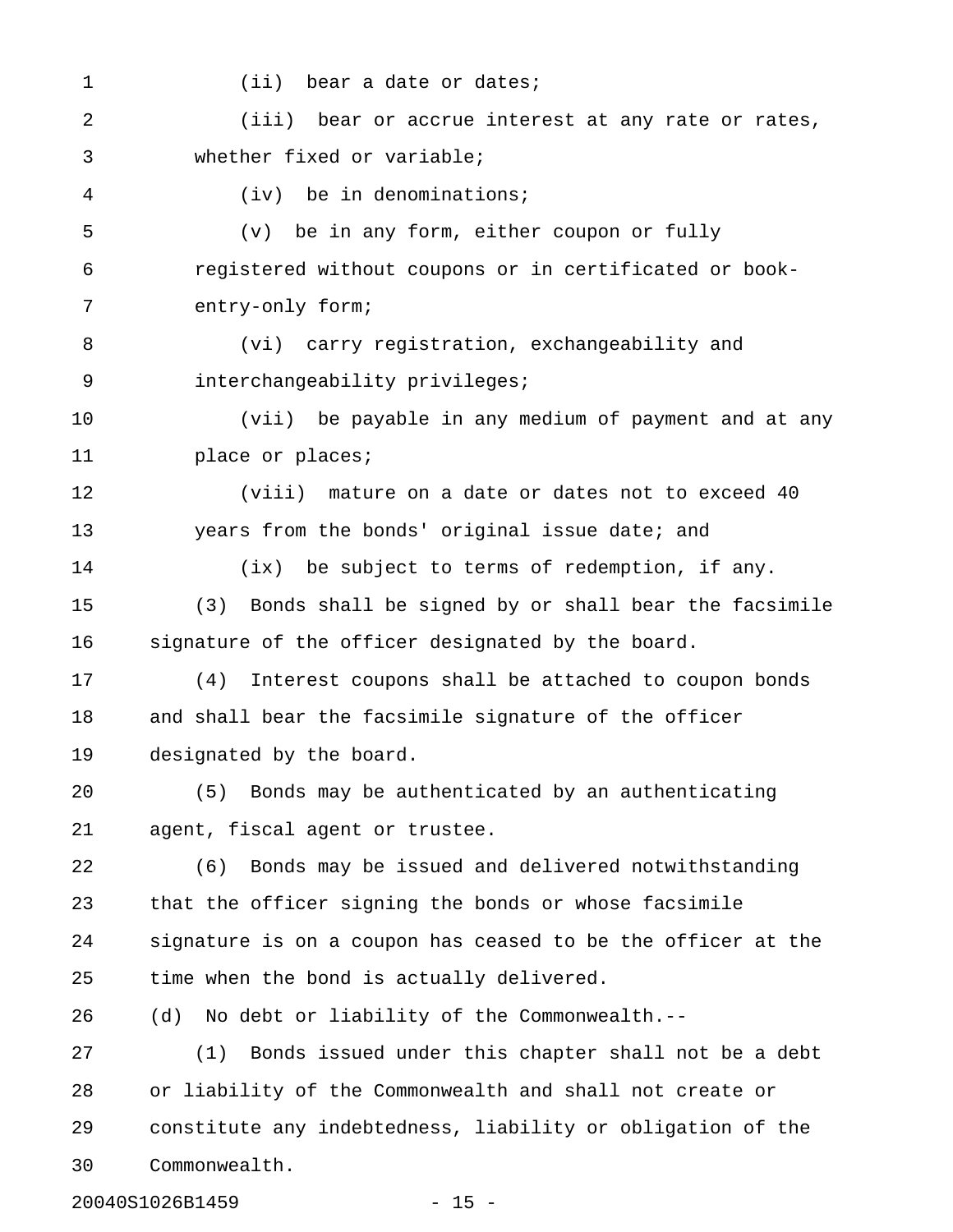1 (2) Bonds shall be payable solely from revenues or funds 2 pledged or available for their repayment as authorized in 3 this chapter, including the proceeds of any issue of bonds 4 and, in the case of a public project, the pledge of fees, 5 taxes and other revenues by a political subdivision or other 6 instrumentality of the Commonwealth.

7 (3) All bonds shall contain on their faces statements to 8 the effect that:

9 (i) the authority is obligated to pay the principal 10 of or the interest on the bonds only from its revenues, 11 receipts or funds pledged or available for their payment 12 as authorized in this chapter;

13 (ii) neither the Commonwealth nor any political 14 subdivision is obligated to pay the principal or 15 interest; and

16 (iii) neither the faith and credit nor the taxing 17 power of the Commonwealth or any political subdivision is 18 pledged to the payment of the principal of or the 19 interest on the bonds.

20 (e) Sale.--

21 (1) Bonds may be sold at public sale, invited sale or 22 private sale for the price or prices the authority 23 determines.

24 (2) The authority shall ensure that minority-owned or 25 minority-controlled firms have an opportunity to participate 26 in a significant way in bond sale activities.

27 (f) Interim receipts.--Pending the preparation of the 28 definitive bonds, interim receipts may be issued to the 29 purchaser or purchasers of the bonds and shall contain the terms 30 and conditions established by the authority.

20040S1026B1459 - 16 -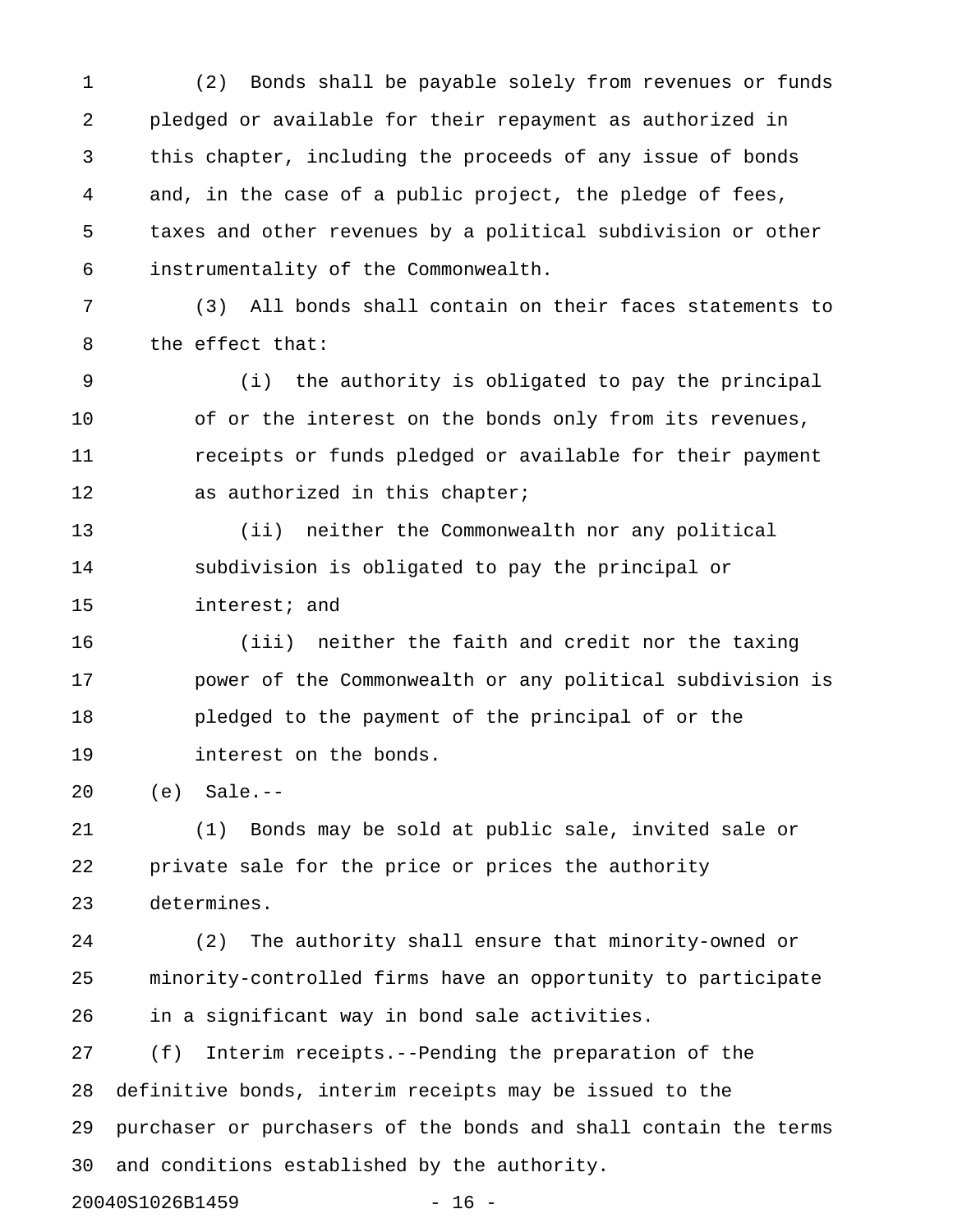1 (g) Negotiable instruments.--Bonds of the authority shall 2 have the qualities of negotiable instruments under 13 Pa.C.S. 3 (relating to commercial code).

4 (h) Refunding.--Subject to provisions of this chapter and 5 the terms of bonds or other contractual obligations issued in 6 accordance with this chapter, the authority may refund any 7 outstanding debt of the authority, whether the debt represents 8 principal or interest, in whole or in part, at any time. For the 9 purposes of this subsection, the term "refund" and its 10 variations means the issuance and sale of obligations the 11 proceeds of which are used or are to be used for the payment or 12 redemption of outstanding obligations upon or prior to maturity. 13 § 1522. Commonwealth taxation.

14 (a) General.--The effectuation of the purposes of the 15 authority is in all respects for the benefit of the people of 16 this Commonwealth; for the increase of their commerce and 17 prosperity; and for the improvement of their health, safety, 18 welfare and living conditions.

19 (b) Authority.--Since the authority, as a public 20 instrumentality of the Commonwealth, will be performing 21 essential governmental functions in effectuating these purposes, 22 the authority is not required to pay any taxes or assessments 23 upon any property acquired or used or permitted to be used by 24 the authority for its purposes.

25 (c) Bonds.--Bonds issued by the authority, the transfer and 26 the income from the bonds, including profit made on their sale, 27 are free from State and local taxation within this Commonwealth. 28 The exclusion under this subsection shall not extend to gift, 29 estate, succession or inheritance taxes or any other taxes not 30 levied directly on the bonds, their transfer, the income from 20040S1026B1459 - 17 -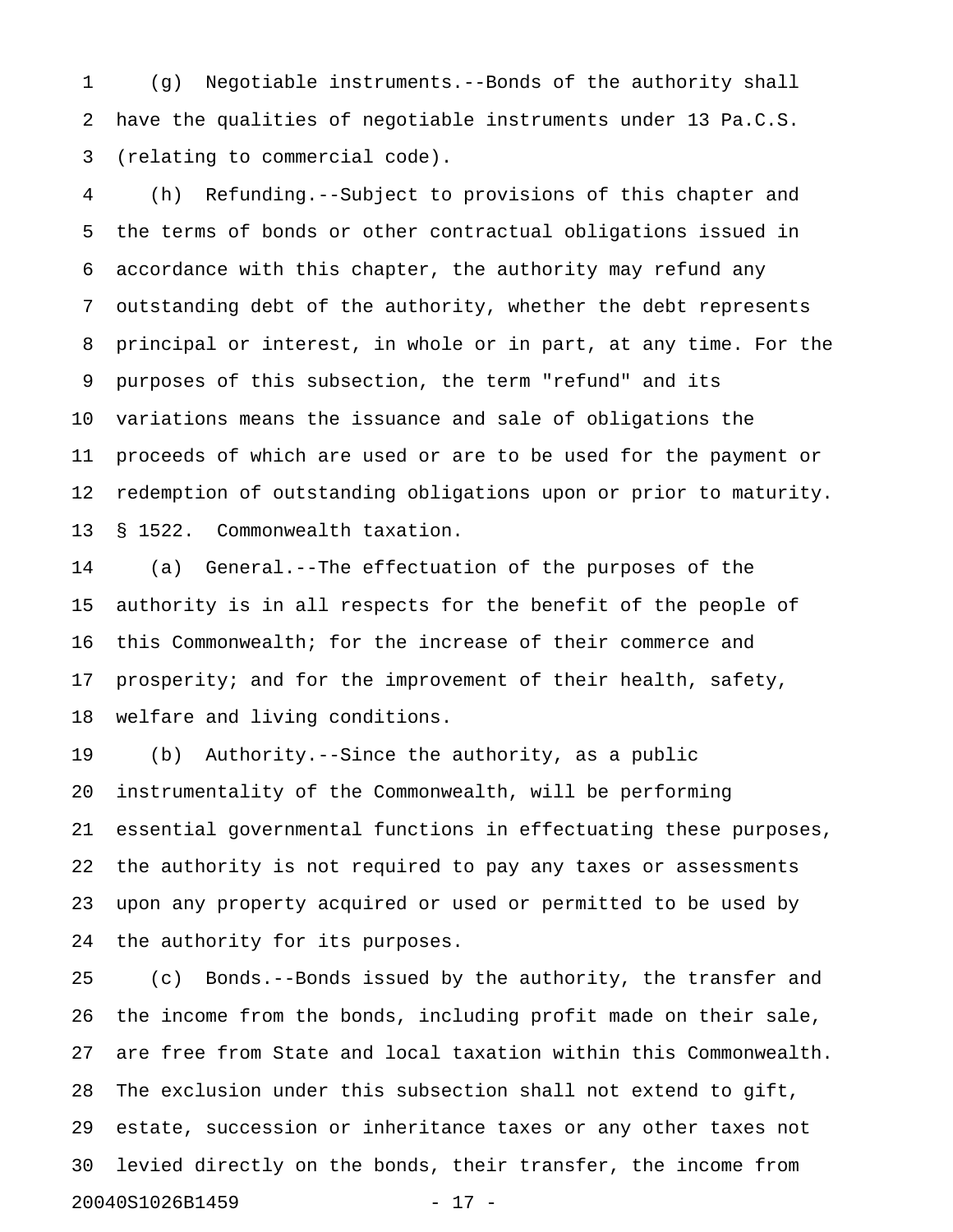1 the bonds or the realization of profits on their sale.

2 § 1523. Federal taxation.

3 (a) Allocation.--If the bonds issued by the authority for a 4 project are tax-exempt bonds for which Federal law requires an 5 allocation, the department shall issue an allocation charging a 6 small issue project's pro rata share of the issue to the county 7 in which the project will be located if the project requires a 8 type of allocation distributed by the department to counties. 9 (b) Approval.--If gubernatorial approval is required by 10 Federal or Commonwealth law, the Governor may approve the 11 issuance of bonds by the authority upon receipt of written 12 request for approval from the board. The written request must 13 state all of the following:

14 (1) The authority has conducted a public hearing, with 15 appropriate public notice, concerning the purposes for which 16 the bonds are to be issued.

17 (2) A description of the project or projects to be 18 financed.

19 (3) A description of the method of financing the project 20 or projects.

21 (4) A summary of the comments made and questions posed 22 at the public hearing.

23 § 1524. Validity of bonds; limitation on actions.

24 (a) Presumption.--A bond reciting in substance that it has 25 been issued by the authority to accomplish the public purposes 26 of this chapter shall be conclusively deemed in any suit, action 27 or proceeding involving the validity or enforceability of the 28 bonds or their security to have been issued for the public 29 purposes of this chapter.

30 (b) Estoppel.--After issuance, bonds shall be conclusively 20040S1026B1459 - 18 -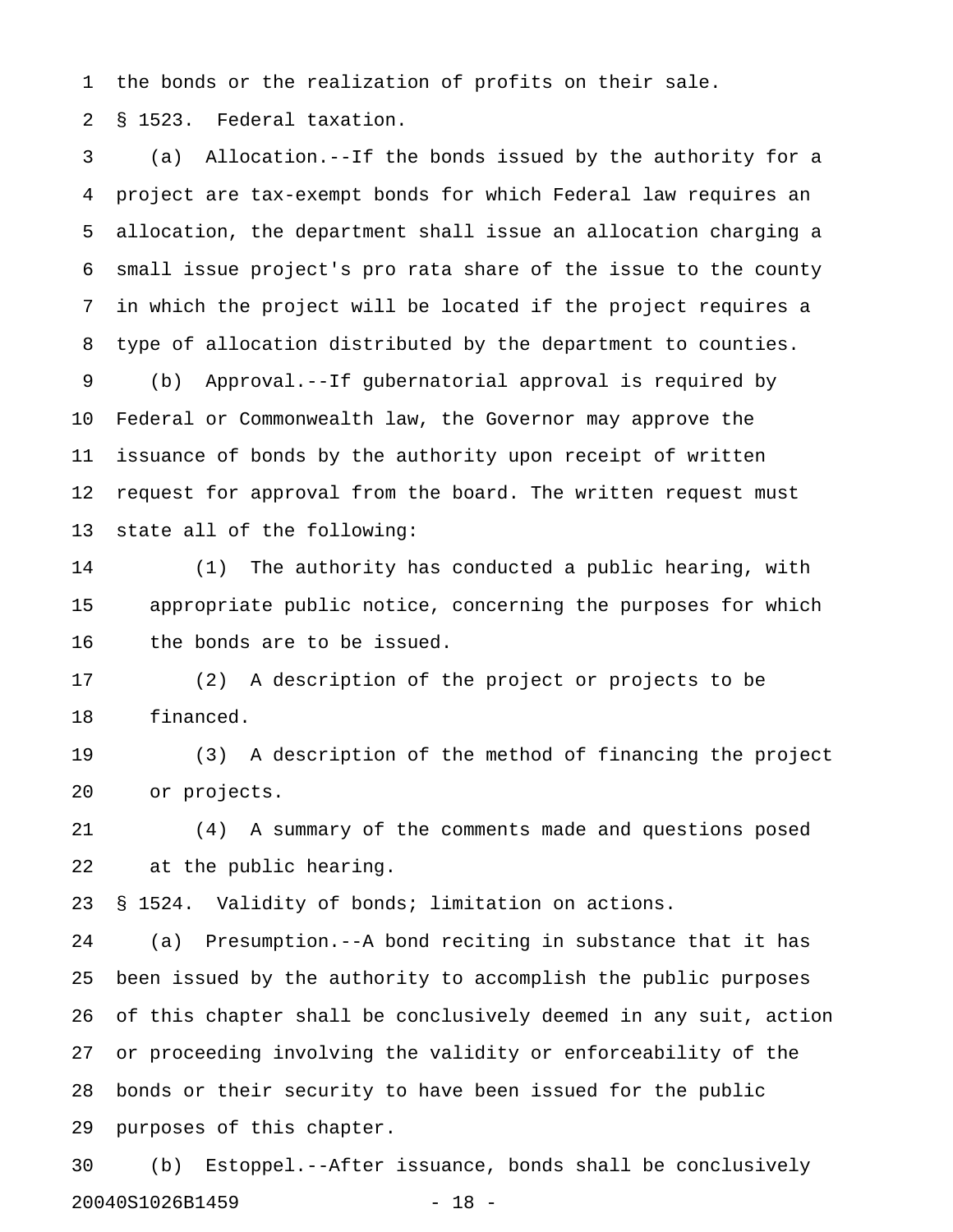1 presumed to be fully authorized and issued by all the laws of 2 this Commonwealth; and any person shall be estopped from 3 questioning their validity, sale, execution or delivery by the 4 authority.

5 § 1525. Provisions of bonds; trust agreements.

6 A resolution authorizing bonds or any trust agreement 7 approved by the authority in a resolution authorizing the bonds 8 may contain provisions to:

- 9 (1) Secure the bonds.
- 10 (2) Covenant against:

11 (i) pledging or granting a security interest in all 12 or any part of the authority's revenues or all or any 13 part of its property to which its right or title exists 14 or which may later come into existence; or

15 (ii) permitting or suffering any lien on all or any 16 part of its revenues or property.

17 (3) Covenant with respect to limiting the authority's 18 right to sell, pledge or otherwise dispose of bonds or notes 19 of governmental units, loan agreements or other property.

20 (4) Covenant as to additional bonds to be issued, as to 21 limitations on additional bonds, as to terms and conditions 22 of additional bonds and as to the custody, application, 23 investment and disposition of proceeds of bonds.

24 (5) Covenant as to the incurring of other debts or 25 obligations by the authority.

26 (6) Covenant as to the:

27 (i) payment of principal of or interest on bonds; 28 (ii) sources and methods of payment; and 29 (iii) rank or priority of bonds with respect to 30 liens or security interests.

20040S1026B1459 - 19 -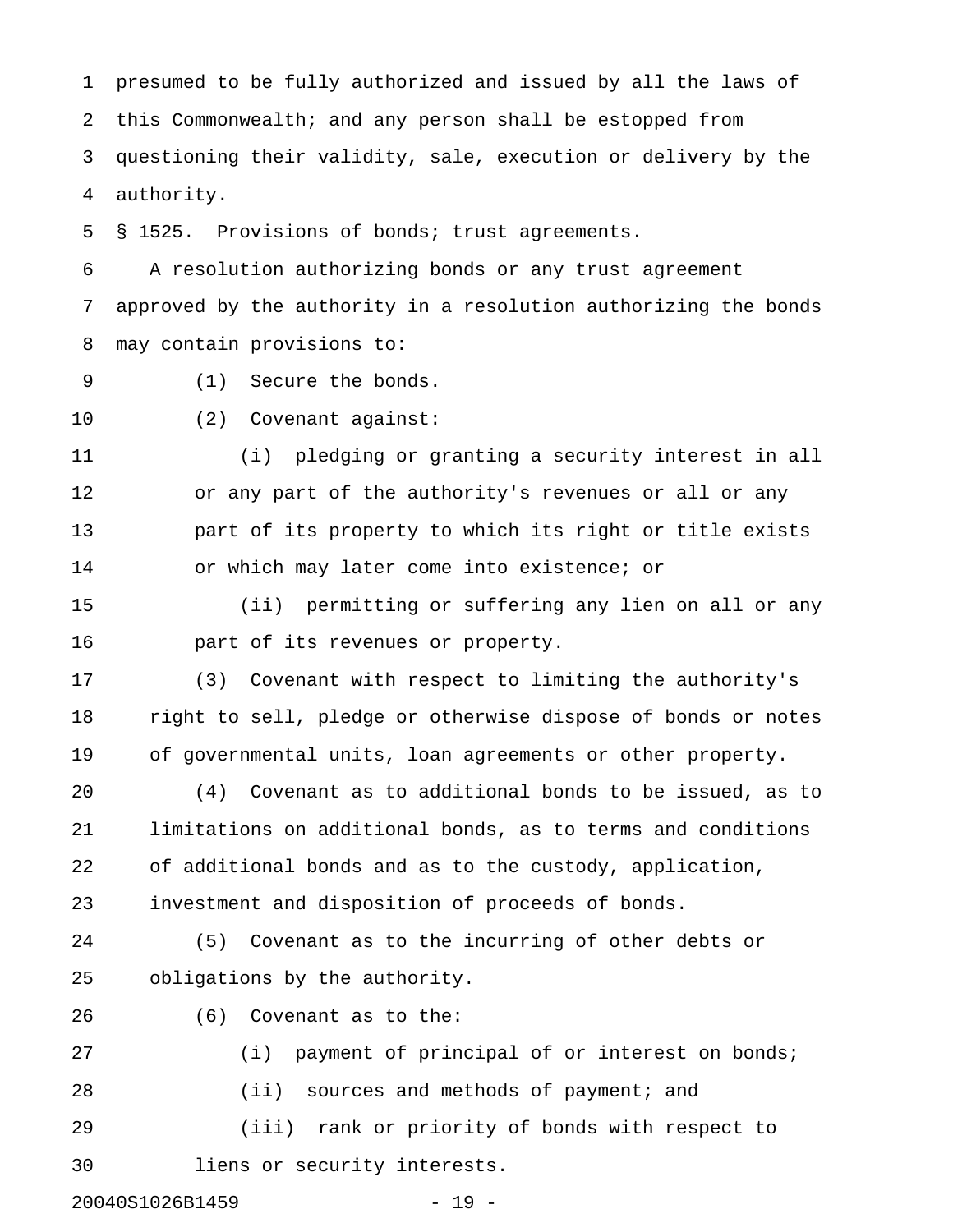1 (7) Provide for the replacement of lost, stolen, 2 destroyed or mutilated bonds.

3 (8) Covenant against extending the time for the payment 4 of bonds or interest.

5 (9) Covenant as to the redemption, purchase, tender of 6 bonds by the authority or the bondholders and the privilege 7 of exchange of bonds for other bonds.

8 (10) Create or authorize the creation of special funds 9 or accounts to be held in trust or otherwise for the benefit 10 of bondholders or of reserves for debt service or other 11 purposes.

12 (11) Covenant as to the use, investment and disposition 13 of the money held in special funds, accounts or reserves.

14 (12) Prescribe:

15 (i) the procedure, if any, by which the terms of any 16 contract with bondholders may be amended or abrogated;

17 (ii) the percentage of the principal amount of bonds 18 the holders of which must consent to the amendment or 19 abrogation; and

20 (iii) the manner in which the consent may be given. 21 (13) Covenant as to the use of any or all of the 22 authority's real or personal property or warrant its title.

23 (14) Provide for the maintenance of the authority's real 24 and personal property, the replacement of its real and 25 personal property, the insurance to be carried on its real 26 and personal property and the use and disposition of 27 insurance proceeds.

28 (15) Provide for rights, liabilities, powers and duties 29 arising upon the breach of any covenant, condition or 30 obligation.

20040S1026B1459 - 20 -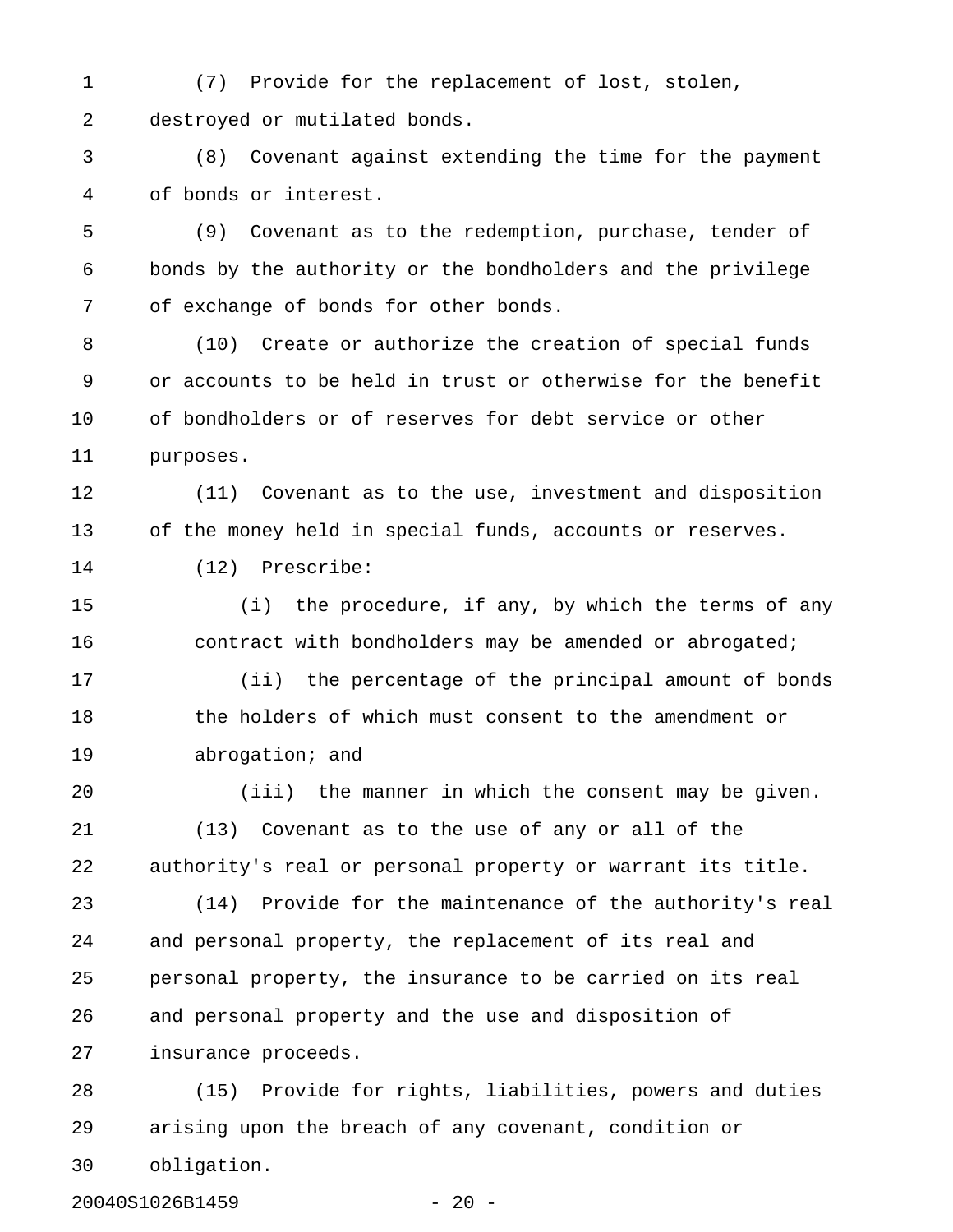- 
- 1 (16) Prescribe:

2 (i) events of default;

3 (ii) terms and conditions upon which any or all of 4 the bonds become or may be declared due and payable 5 before stated maturity following an event of default; and 6 (iii) terms and conditions upon which the 7 declaration and its consequence may be waived.

8 (17) Pay the costs or expenses incident to:

9 (i) the enforcement of the bonds;

10 (ii) the provisions of the resolution authorizing 11 the issuance of the bonds;

12 (iii) the trust agreement securing the bonds; and

13 (iv) any covenant or agreement of the authority with 14 the holders of the bonds or other obligees of the 15 authority.

16 (18) Vest in a trustee, within or without this 17 Commonwealth, any property, rights, powers and duties in 18 trust, including rights with respect to the sale or other 19 disposition of notes and bonds of governmental units and 20 other instruments and security pledged under a resolution or 21 trust agreement for the benefit of bondholders and rights, by 22 suit or action, to foreclose a mortgage pledged under a 23 resolution or trust indenture for the benefit of bondholders.

24 (19) Limit the rights, powers and duties of a trustee 25 and the right of bondholders to appoint a trustee.

26 (20) Establish the terms and conditions upon which a 27 trustee or the bondholders may enforce a covenant or rights 28 securing or relating to the bonds.

29 (21) Obtain letters of credit, bond insurance and other 30 facilities for credit enhancement and liquidity.

20040S1026B1459 - 21 -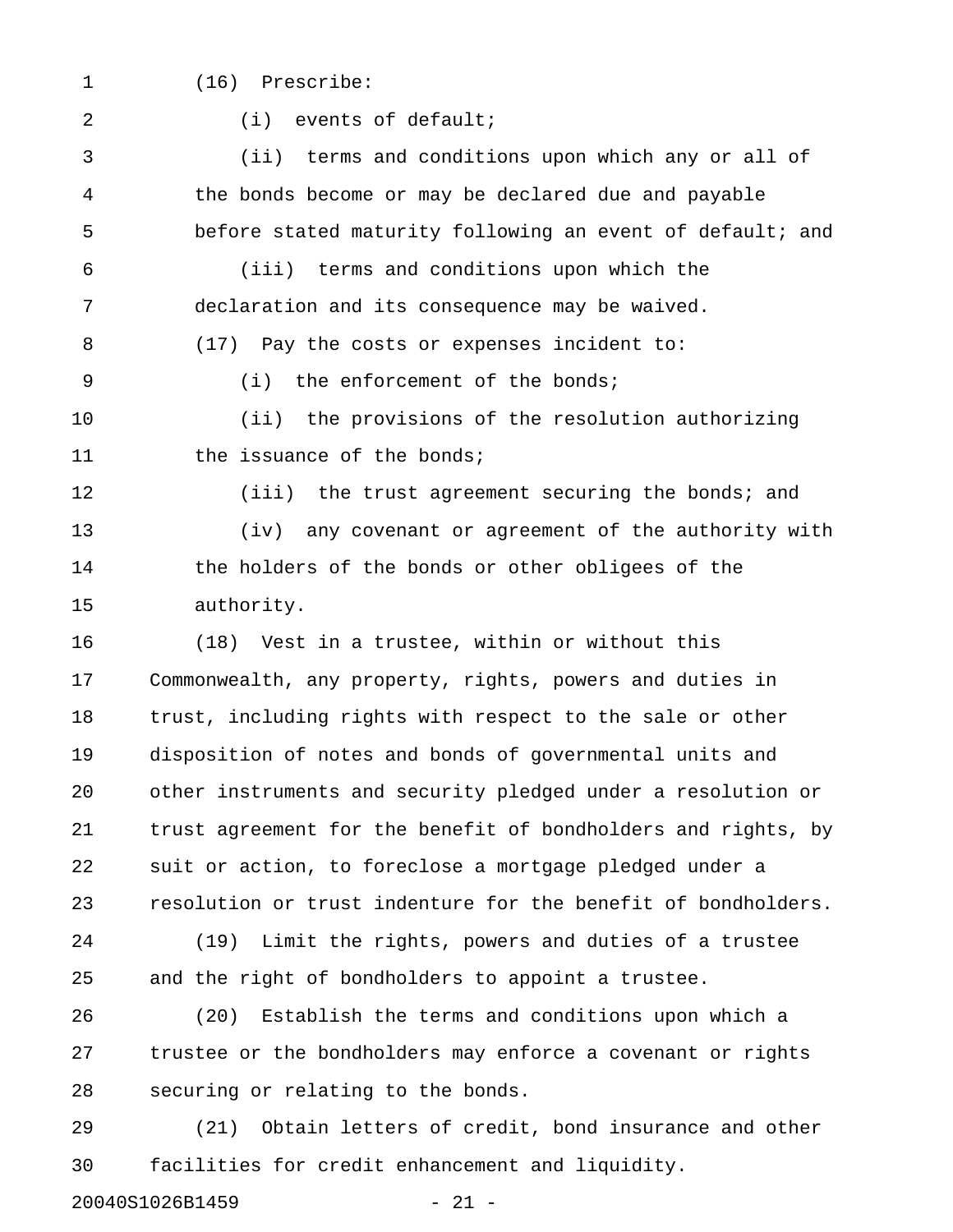1 (22) Exercise all or any part or combination of the 2 powers granted in this chapter.

3 (23) Make covenants other than and in addition to the 4 covenants expressly authorized by this chapter.

5 (24) Make any other covenant and do or refrain from 6 doing any other act and thing necessary, convenient or 7 desirable in order to better secure the bonds of the 8 authority or, in the absolute discretion of the authority, as 9 will tend to make bonds of the authority more marketable, 10 notwithstanding that the covenant, act or thing may not be 11 specifically enumerated in this chapter.

12 § 1526. Validity of pledge.

13 Any pledge of or grant of a security interest in revenues or 14 instruments made by the authority shall be valid and binding 15 from the time when the pledge is made. The revenues, receipts, 16 money, funds or other property or instruments pledged and later 17 received by the authority shall immediately be subject to the 18 lien of the pledge or security interest without any physical 19 delivery of the property pledged or further act. The lien of the 20 pledge or security interest shall be valid and binding as 21 against all parties having claims of any kind in tort, contract 22 or otherwise against the authority irrespective of whether the 23 parties have notice of the lien, pledge or security interest. No 24 instrument by which a pledge or security interest is created, 25 evidenced or noticed need be recorded or filed to perfect the 26 pledge or security interest, except in the records of the 27 authority.

28 § 1527. Commonwealth pledges.

29 (a) Bondholders.--The Commonwealth pledges to and agrees 30 with each obligee of the authority that the Commonwealth will 20040S1026B1459 - 22 -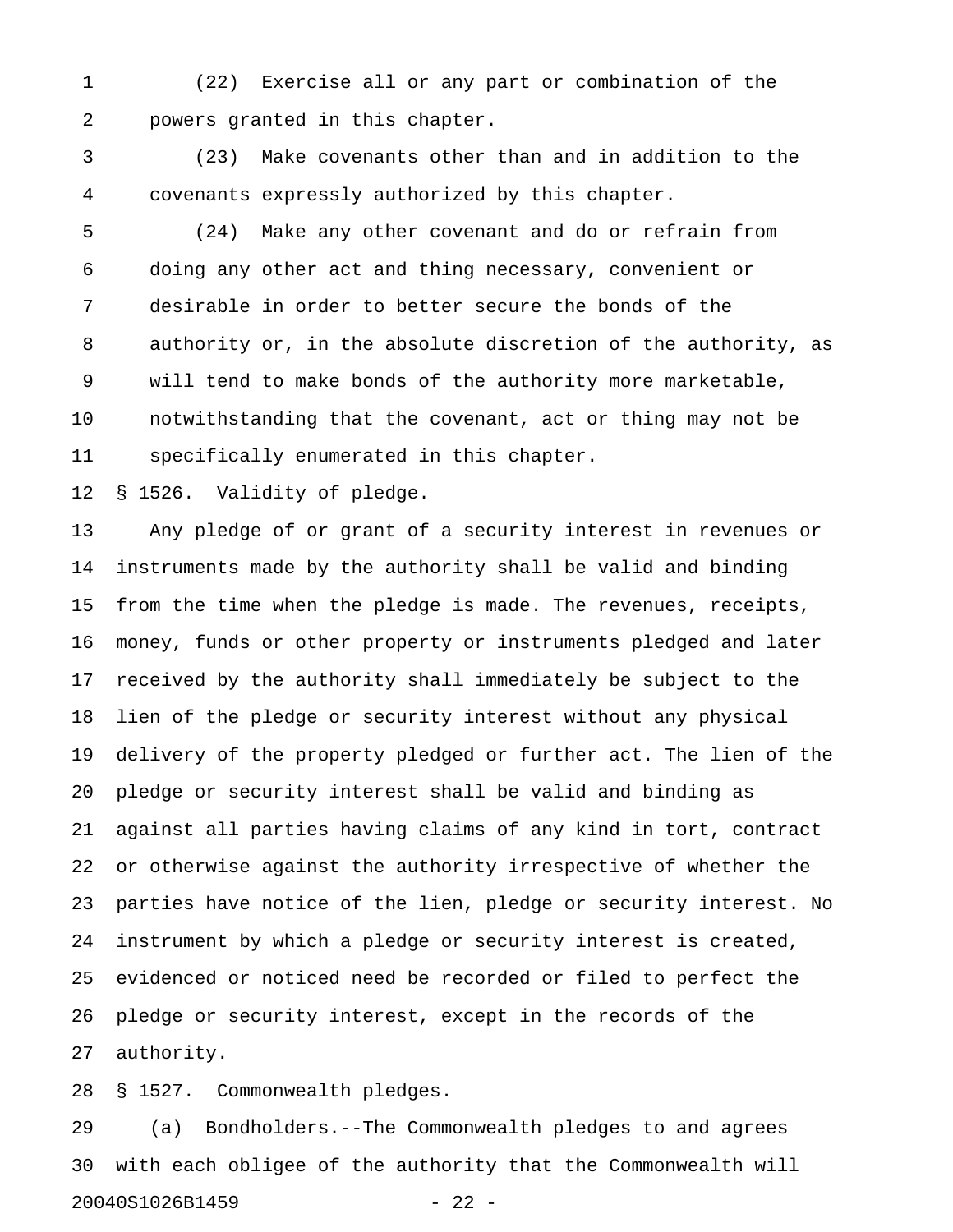1 not limit or alter the rights and powers vested in the authority 2 or otherwise created by this chapter in any manner inconsistent 3 with the obligations of the authority to its obligees until all 4 bonds at any time issued, together with the interest on the 5 bonds, are fully paid and discharged.

6 (b) Lessees.--The Commonwealth pledges and agrees with any 7 person that, as owner of property which is leased or subleased 8 to or from the authority, it will not limit or alter the rights 9 and powers vested in the authority or otherwise created by this 10 chapter in any manner which impairs the obligations of the 11 authority until all the obligations of the authority under the 12 lease or sublease are fully met and discharged.

13 § 1528. Bonds to be legal investments.

14 (a) Investments.--Bonds issued pursuant to this chapter are 15 made securities in which all of the following may properly and 16 legally invest funds, including capital, deposits or other funds 17 in their control or belonging to them:

18 (1) Government agencies.

- 19 (2) Insurance companies.
- 20 (3) Trust companies.

21 (4) Banking associations, banking corporations and 22 savings banks.

23 (5) Investment companies.

24 (6) Executors, trustees and other fiduciaries.

25 (7) Trustees of any retirement, pension or annuity fund 26 or system of the Commonwealth.

27 (b) Deposits.--Bonds issued by the authority are made 28 securities which may properly and legally be deposited with and 29 received by any government agency for any purpose for which the 30 deposit of bonds or other obligations of the Commonwealth are 20040S1026B1459 - 23 -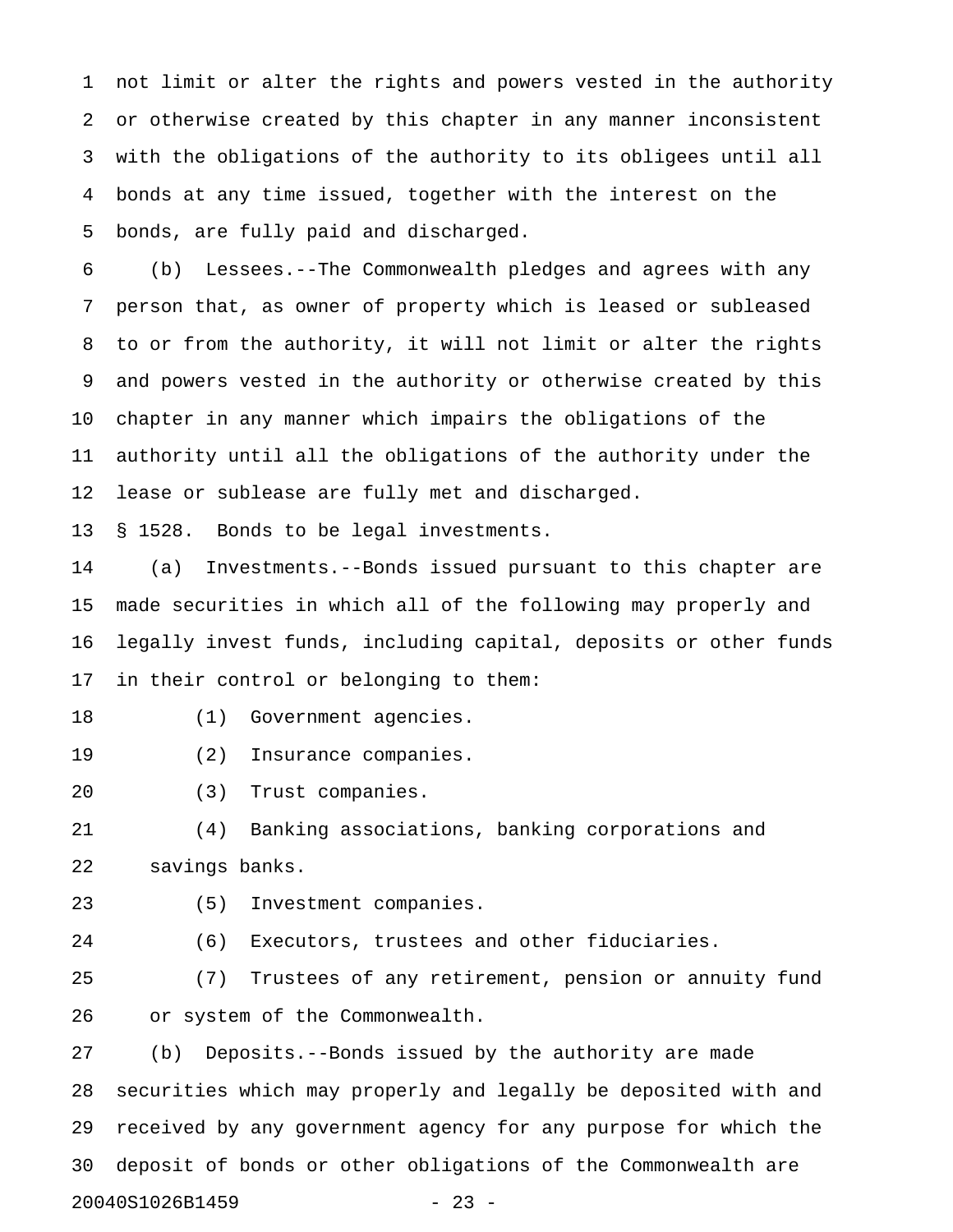1 authorized by law.

2 § 1529. Bondholder rights.

3 The rights and remedies conferred upon or granted to 4 bondholders pursuant to this chapter shall be in addition to and 5 not in limitation of rights and remedies lawfully granted to 6 bondholders by the resolution providing for the issuance of 7 bonds or by any trust agreement or other agreement under which 8 the bonds may be issued or secured.

9 SUBCHAPTER D 10 AUTHORITY LOANS

11 Sec.

12 1541. Restrictions on use of funds.

13 1542. Funding.

14 § 1541. Restrictions on use of funds.

15 In addition to other provisions of this chapter limiting the 16 power of the authority to make loans or provide other financial 17 assistance to a particular project, no funds of the authority 18 shall be used with respect to a project if the authority would 19 be required, except upon foreclosure or except upon the 20 occurrence of a default in the payment or terms of any loan 21 made, to operate, service or maintain the project pursuant to 22 any lease or other agreement. Nothing shall prevent the 23 authority from transferring the property to the applicant, 24 project user or either of their designees at the end of the term 25 of the financing.

26 § 1542. Funding.

27 The following shall apply:

28 (1) The authority is authorized to incur debt, including 29 through the issuance of bonds, in an amount not to exceed 30 \$150,000,000 which shall be deposited into an account to fund 20040S1026B1459 - 24 -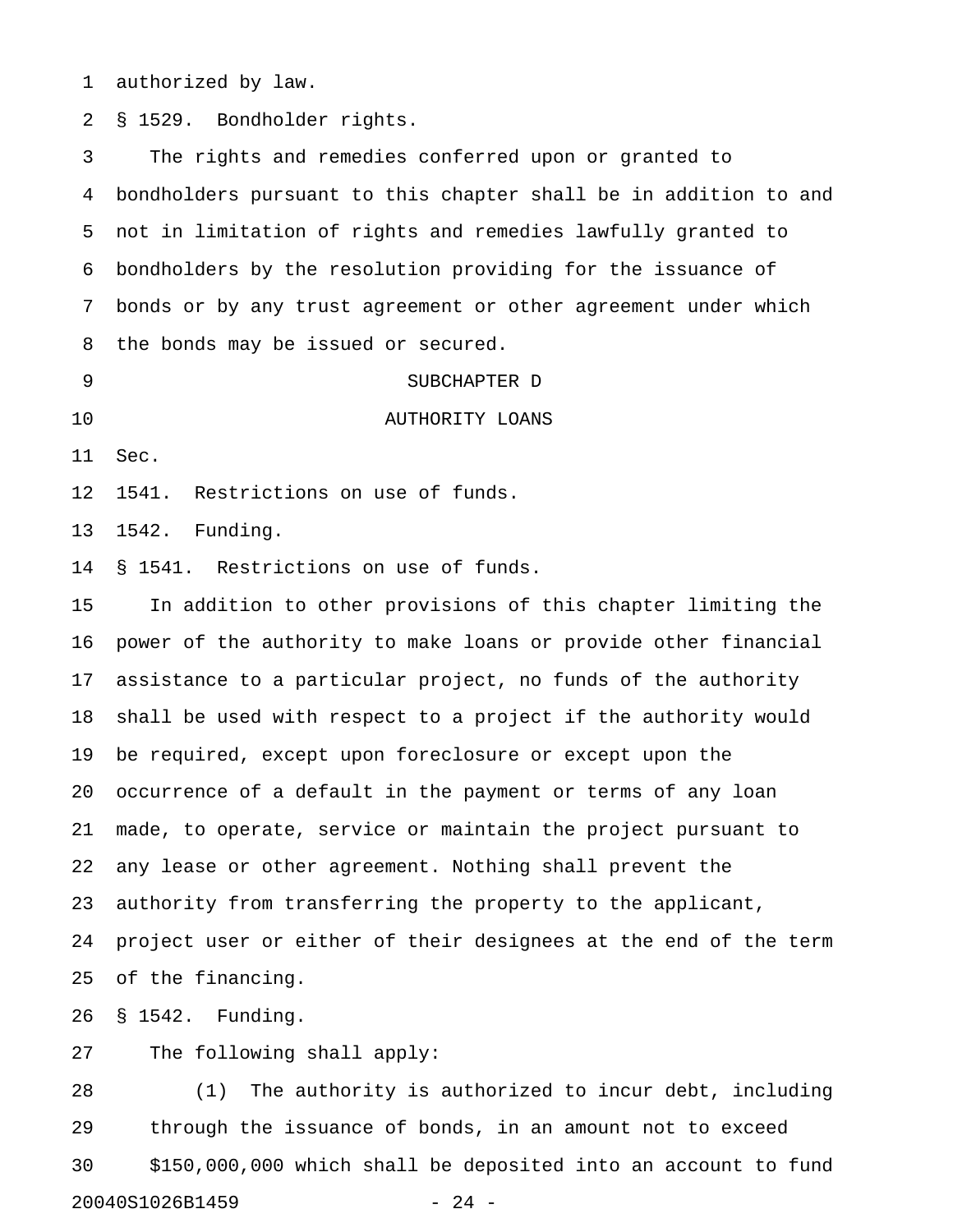1 all of the following:

2 (i) Programs established by Subchapter F (relating 3 to programs).

4 (ii) The costs of the authority, the board and the 5 department which are incurred in connection with the 6 administration of the program.

7 (iii) For use by the board for the making of new 8 grants and the making of new and additional loans and 9 loan guarantees under section 1551 (relating to First 10 Industries).

11 (2) Deposits of funds made into the First Industries 12 Program Account, including funds paid as a result of the 13 payment of interest and principal on loans made under this 14 program and interest earned on the funds in the account, 15 shall be a revolving loan fund, for payment of interest on or 16 repayment of the debt incurred by the authority as authorized 17 in this chapter and for costs associated with the 18 administration of the program, as the board shall determine. 19 SUBCHAPTER E 20 PROGRAMS 21 Sec. 22 1551. First Industries. 23 § 1551. First Industries. 24 (a) Establishment.--There is established a program to be

25 known as the First Industries Program. The program shall provide 26 financial assistance in the form of loans, grants and guarantees 27 for tourism, agricultural and related projects located within 28 this Commonwealth.

29 (b) Applications for planning grants.--A project applicant 30 may submit an application to the board requesting a planning 20040S1026B1459 - 25 -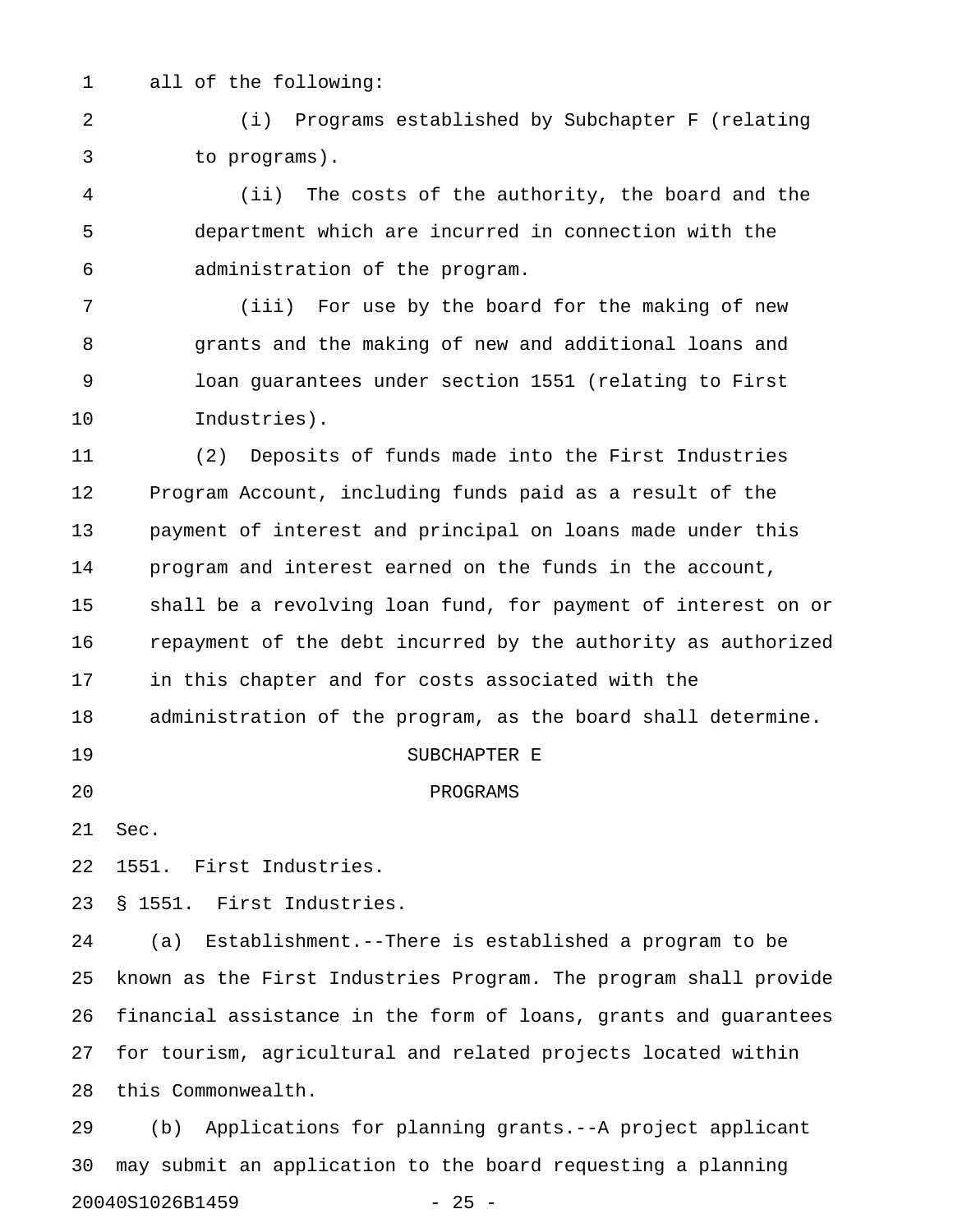1 grant in an amount not to exceed \$250,000 for the reimbursement 2 of costs of predevelopment and feasibility studies for a tourism 3 or agricultural project. The application shall be on the form 4 required by the board and shall include or demonstrate all of 5 the following:

6 (1) The applicant's name and address.

7 (2) The location of the project.

8 (3) A description of the project.

9 (4) An estimate of the cost of the predevelopment and 10 feasibility studies and the goal to be achieved by carrying 11 out the proposed studies.

12 (5) A statement of the amount of the planning grant 13 sought.

14 (6) Any other information required by the board. 15 (c) Review and approval of planning grant applications.--The 16 following shall apply:

17 (1) The board shall review the application and upon 18 being satisfied that all requirements have been met, the 19 board may approve the application and award a planning grant. 20 To be eligible for funding, a project must demonstrate one or 21 more of the following:

22 (i) The project involves a joint venture among two 23 or more tourism, agricultural or related entities that 24 will have a demonstrable impact on the economy of the 25 community or region where the venture will be located or 26 operational.

27 (ii) The project will promote research and 28 development efforts leading to increased 29 commercialization or utilization of farm commodities. 30 (iii) The project will result in environmentally 20040S1026B1459 - 26 -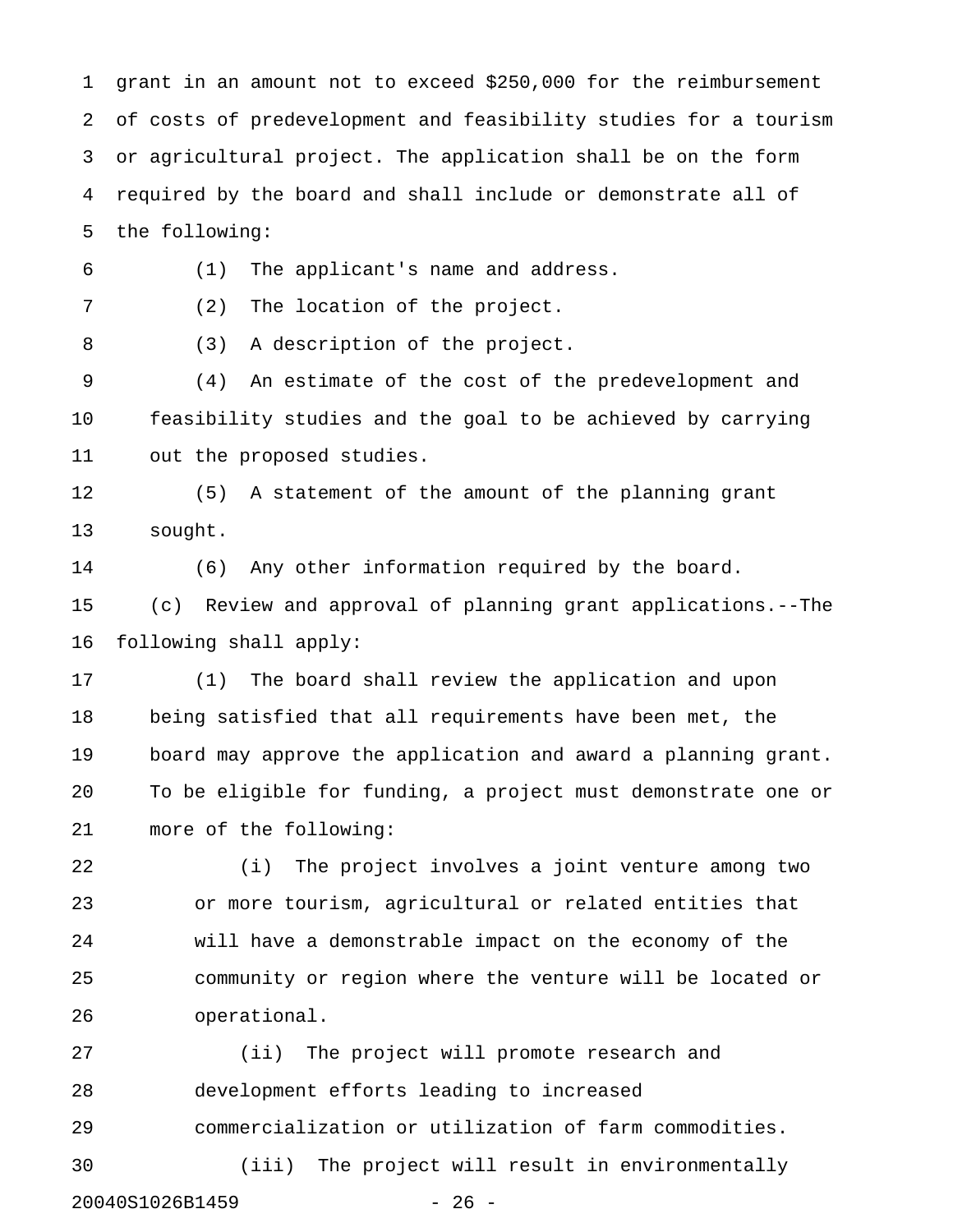1 friendly or energy efficient agricultural operations.

2 (iv) The project will result in more cost-effective 3 and efficient marketing of regional tourism or 4 agricultural assets.

5 (v) The project will result in a substantial 6 increase in revenues for the Commonwealth or the host 7 municipality.

8 (vi) The project proposes to utilize Commonwealth-9 owned natural resources for public/private development of 10 a tourism product.

11 (2) Copies of all reports and studies prepared with 12 planning grant funds shall be provided to the board and shall 13 be made available to any person upon request.

14 (d) Project financing.--The board may make funds available 15 to project applicants to finance the cost of a project. The 16 funds may be provided in the form of direct loans to project 17 applicants, loans to capitalize revolving loan funds operated by 18 nonprofit entities or guarantees of loans made by commercial 19 lending institutions. The board shall determine the amount of 20 funds provided under section 1542 (relating to funding) to be 21 allocated among the different methods of financing authorized in 22 subsections (e), (f) and (g), subject to the provisions of 23 subsection (h).

24 (e) Direct loans to project applicants.--The board may make 25 funds available to the department for loans for production 26 agriculture and tourism activities under the Small Business 27 First program or the Machinery and Equipment Loan Fund program 28 or any successor programs, as authorized under the act of June 29 29, 1996 (P.L.434, No.67), known as the Job Enhancement Act. 30 Loans shall be made in accordance with the terms and conditions 20040S1026B1459 - 27 -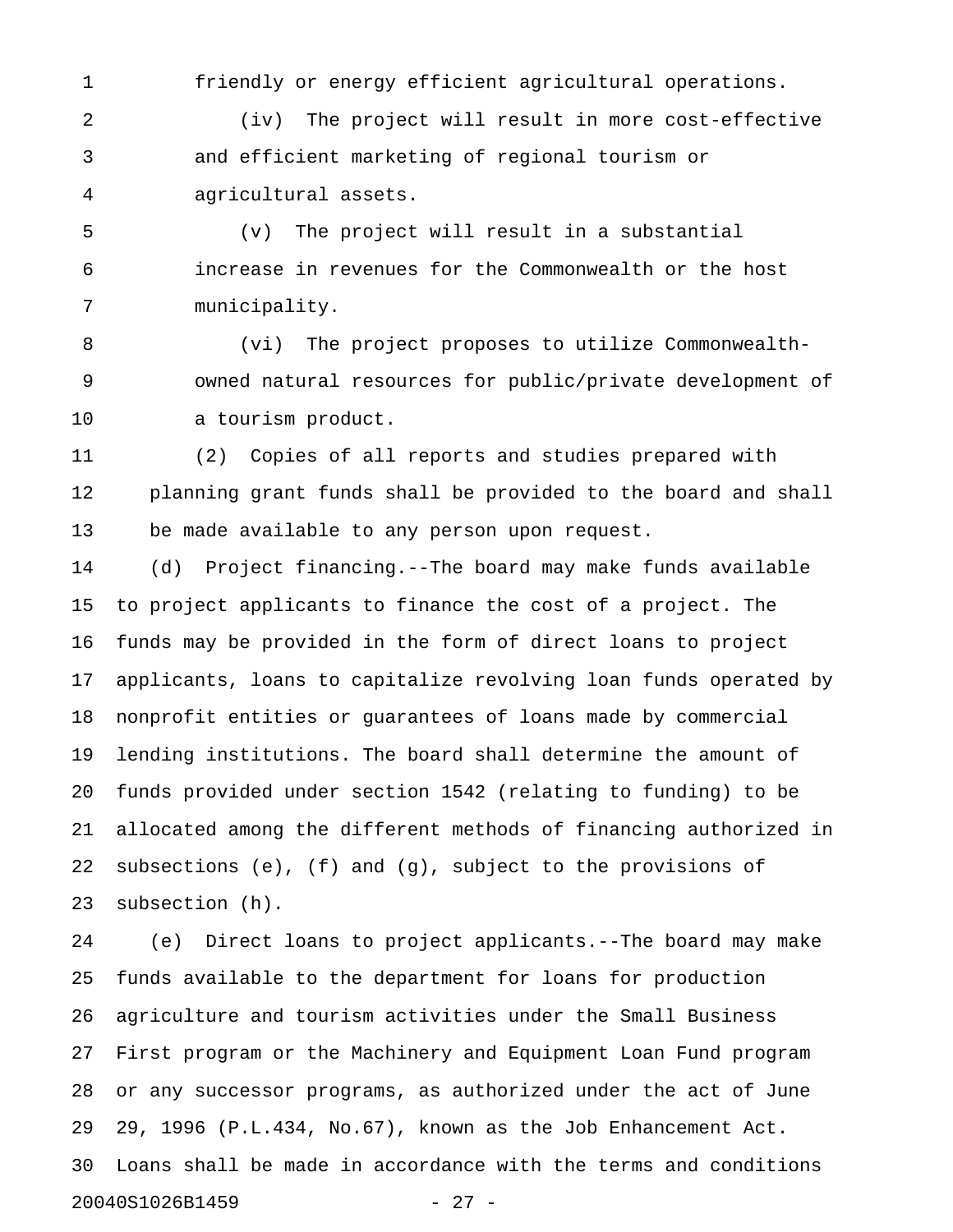1 of those programs and may be made to any type of tourism, 2 production agriculture or related project that would be eligible 3 for financing under this chapter. After the department has 4 completed its review of the application and has determined that 5 the application should be recommended for approval, it shall 6 submit the application and its recommendation to the board for 7 approval and funding. Loans shall be administered by the 8 department, but all payments of loan principal and interest 9 shall be paid into an account.

10 (f) Applications for loans to local revolving loan funds.-- 11 The following shall apply:

12 (1) A nonprofit entity that operates a revolving loan 13 fund may submit an application to the board requesting a loan 14 to capitalize a revolving loan fund administered by the 15 nonprofit entity. The application shall be on the form 16 required by the board and shall include or demonstrate all of 17 the following:

18 (i) The applicant's name and address.

19 (ii) The names of the applicant's executive 20 director, board of directors and all staff involved with 21 the operation and administration of the revolving loan 22 fund.

23 (iii) A copy of the applicant's last two years of 24 certified public accountant-prepared financial 25 statements.

26 (iv) A statement that the applicant will utilize the 27 funds received only for tourism and production 28 agriculture projects and a description of how the 29 revolving loan fund will accept, review, approve and 30 administer applications for funding.

20040S1026B1459 - 28 -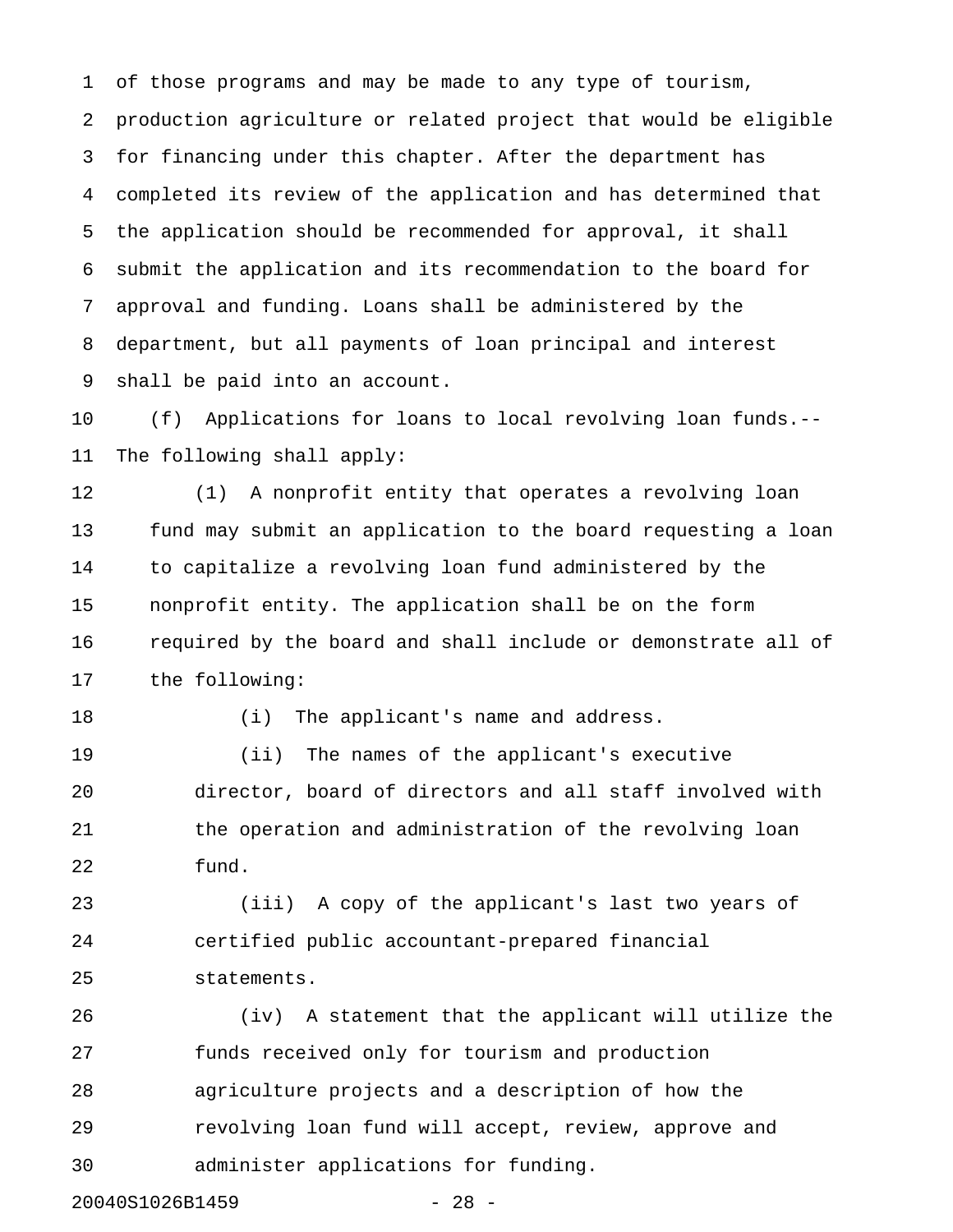1 (v) The collateral or security to be provided for 2 the loan.

3 (vi) Identification of any matching funds for the 4 project.

5 (vii) Any other information required by the board. 6 (2) The board shall review applications submitted under 7 paragraph (1) to determine all of the following:

8 (i) If the local revolving loan fund is financially 9 sound. If the applicant is an accredited community 10 development financial institution as determined by the 11 Pennsylvania Community Development Bank Operational 12 Committee, as authorized under the Job Enhancement Act, 13 the board may accept that determination in lieu of 14 conducting its own review of the financial soundness of 15 the fund.

16 (ii) If the proposed collateral or security is 17 sufficient to repay the loan or is offered in accordance 18 with the same terms and conditions provided to all other 19 lenders of capital for the revolving loan fund.

20 (iii) If the funds will be used to make loans to 21 tourism or production agriculture projects.

22 (iv) If the applicant complied with all other 23 criteria established by the board.

24 (3) Upon being satisfied that all requirements have been 25 met, the board may approve the application and award a loan 26 to the project for a term and at an interest rate to be 27 established by the board.

28 (g) Applications for loan guarantees.--The following shall 29 apply:

30 (1) A project applicant, which may include a commercial 20040S1026B1459 - 29 -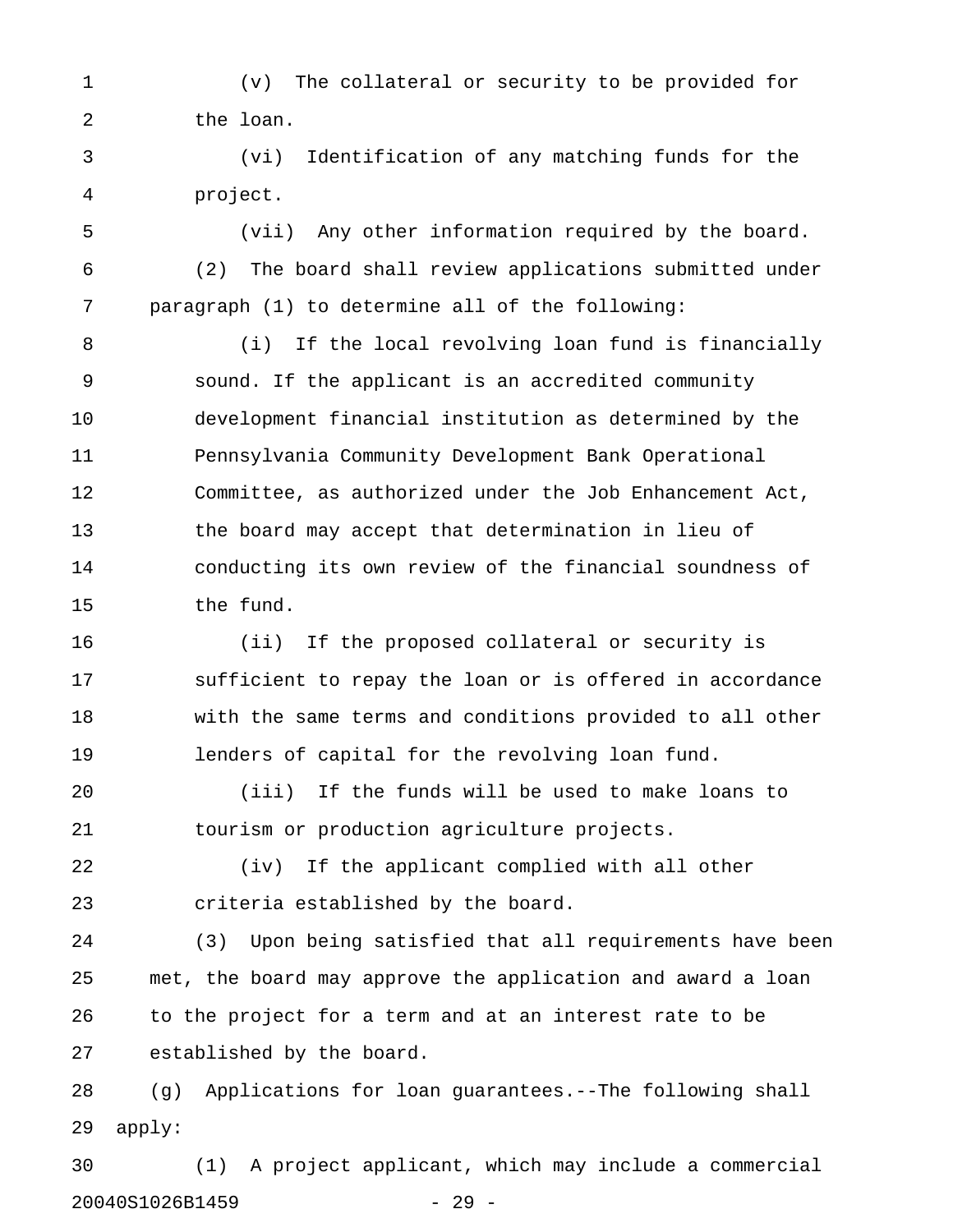1 lending institution on behalf of a borrower, may request a 2 loan guarantee for a loan received from a commercial lending 3 institution to assist with the financing of a tourism or 4 production agricultural project which has been the recipient 5 of a planning grant under subsection (b) or a project which 6 demonstrates significant private investment. The application 7 must be on the form required by the board and must include or 8 demonstrate all of the following:

9 (i) The applicant's name and address.

10 (ii) A description of the project.

11 (iii) A statement describing the likely economic 12 impact to this Commonwealth and the host municipality as 13 a result of the project.

14 (iv) A description of the project financing, 15 including terms, conditions and the collateral or 16 security required.

17 (v) The amount of the loan guarantee that is being 18 requested.

19 (vi) The total project cost and the identification 20 of all sources of capital for the project.

21 (vii) Any other information required by the board. 22 (2) The board shall review the application to determine 23 all of the following:

24 (i) If the proposed project is feasible and 25 demonstrates soundness in concept.

26 (ii) If the proposed collateral or security is 27 sufficient to cover the guarantee in the event of a call.

28 (iii) If the applicant complied with all other 29 criteria established by the board.

30 (3) Upon being satisfied that all requirements have been 20040S1026B1459 - 30 -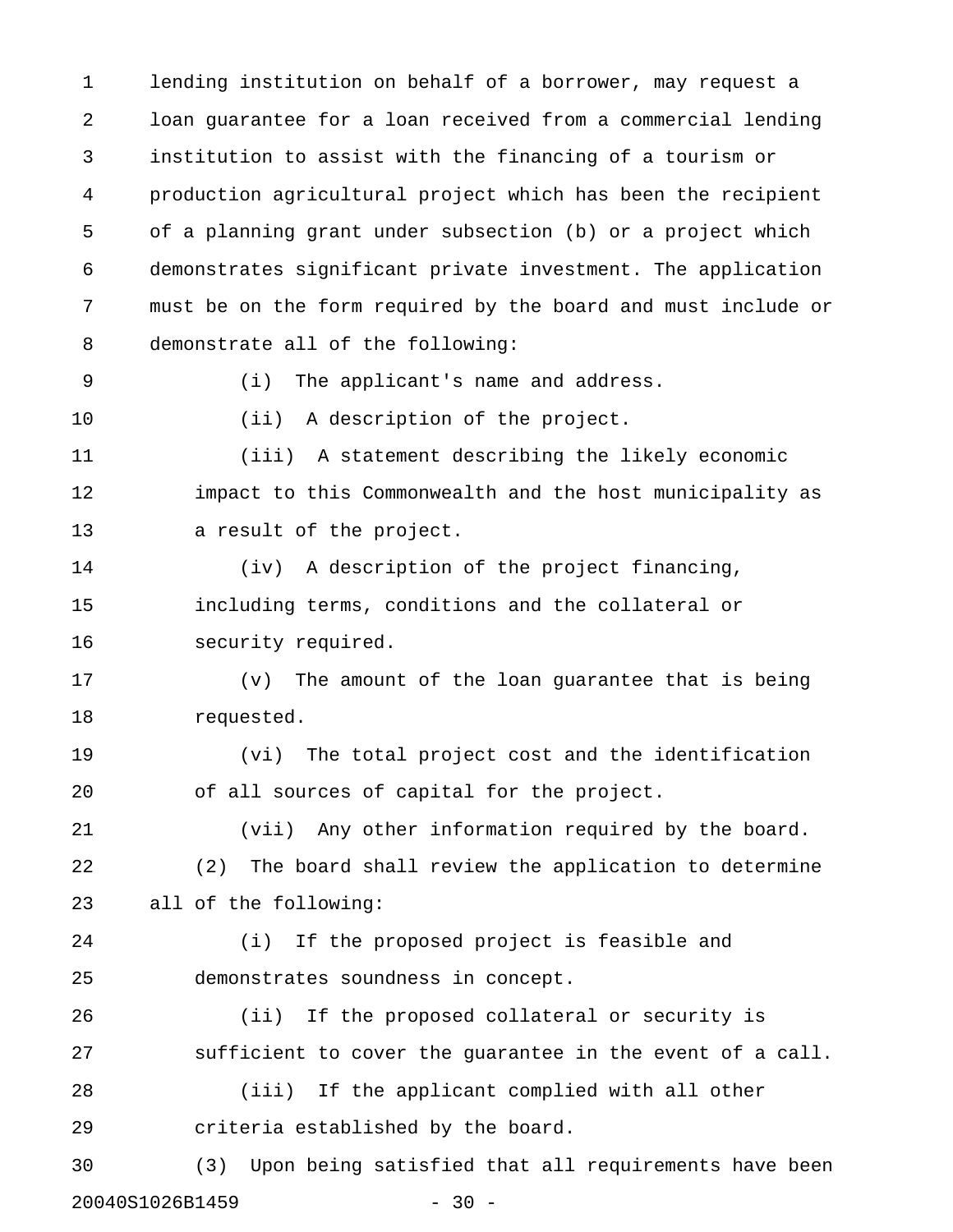1 met, the board may approve the application and award a loan 2 guarantee to the project. Loan guarantees shall be for no 3 more than 50% of the total project cost, or \$2,500,000, 4 whichever is less. The terms of the loan guarantee must be 5 agreed to by the commercial lending institution which is the 6 lender of the funds subject to the guarantee. The board may 7 establish a subcommittee composed of board members and staff 8 of the department to supervise the progress of projects which 9 receive loan guarantees under this section.

10 (h) Limitations.--

11 (1) Except upon foreclosure or default or violation of a 12 loan or loan guarantee made, the board may not approve an 13 application or finance a project if the board or authority 14 would be required to operate, service or maintain the project 15 under a lease or other agreement.

16 (2) No more than \$10,000,000 of the funds in the account 17 under section 1542 (relating to funding) may be used for 18 grants awarded under subsection (c).

19 (3) At least two-thirds of the funds made available 20 through debt incurred under section 1542 shall be used for 21 financing of production agriculture or related projects.

22 Section 2. This act shall take effect in 60 days.

23 SECTION 2. MONEY APPROPRIATED TO THE DEPARTMENT OF COMMUNITY < 24 AND ECONOMIC DEVELOPMENT FOR THE BASE RETENTION AND CONVERSION 25 PENNSYLVANIA ACTION COMMITTEE SHALL BE USED FOR ALL OF THE 26 FOLLOWING:

27 (1) THE DEVELOPMENT OF A STATEWIDE STRATEGY.

28 (2) GRANTS FOR ECONOMIC IMPACT STUDIES, ENVIRONMENTAL 29 IMPACT STUDIES, ENCROACHMENT STUDIES, COMMUNITY AND REGIONAL 30 INTERACTION WITH MILITARY BASES, INFRASTRUCTURE NEEDS AT 20040S1026B1459 - 31 -